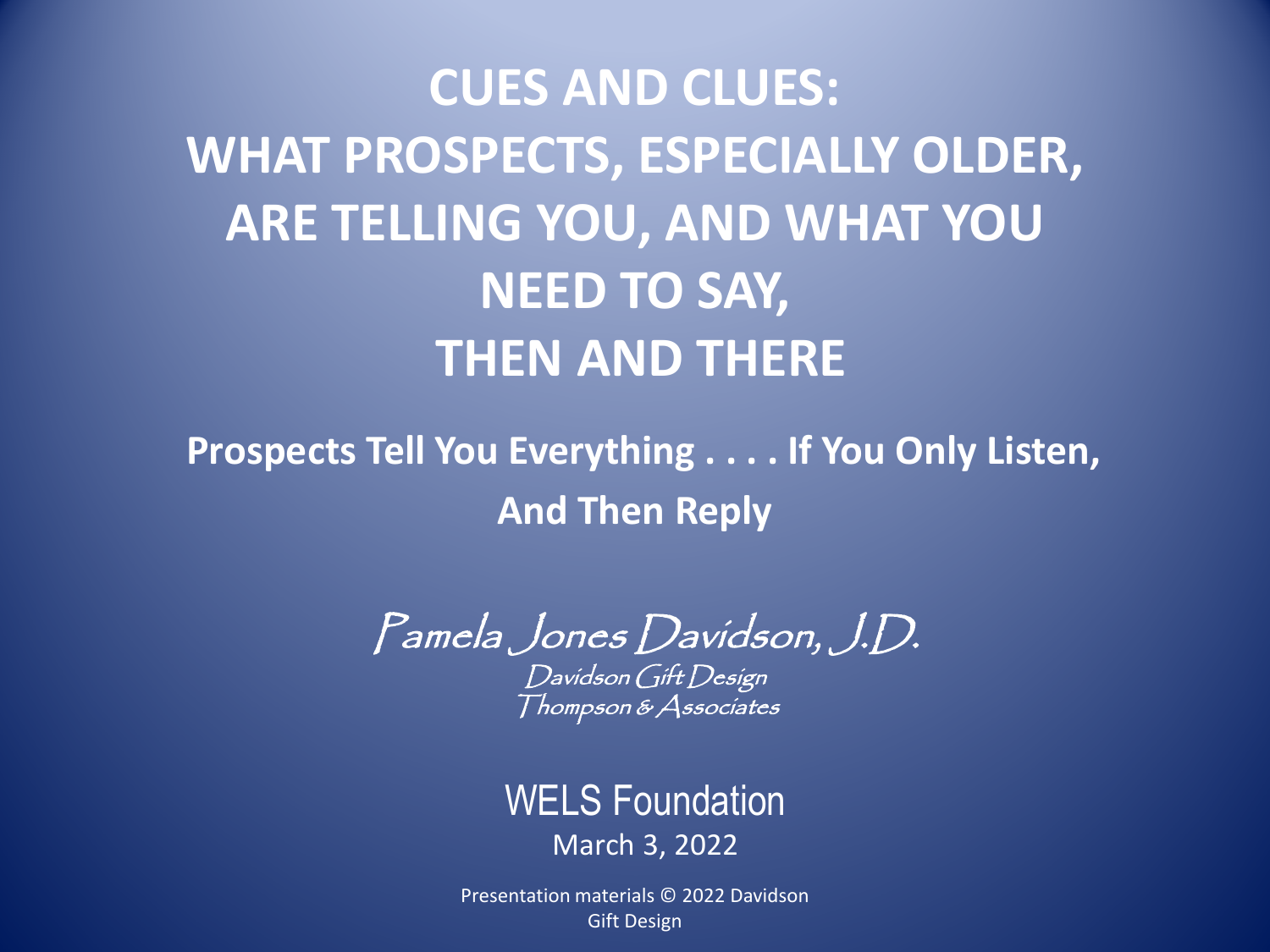## **DONOR BENEFITS IN CHARITABLE GIFT PLANNING**

- Personal satisfaction, the joy and pleasure of becoming a philanthropist for the donor's favored charities, leaving a legacy
- AND, also: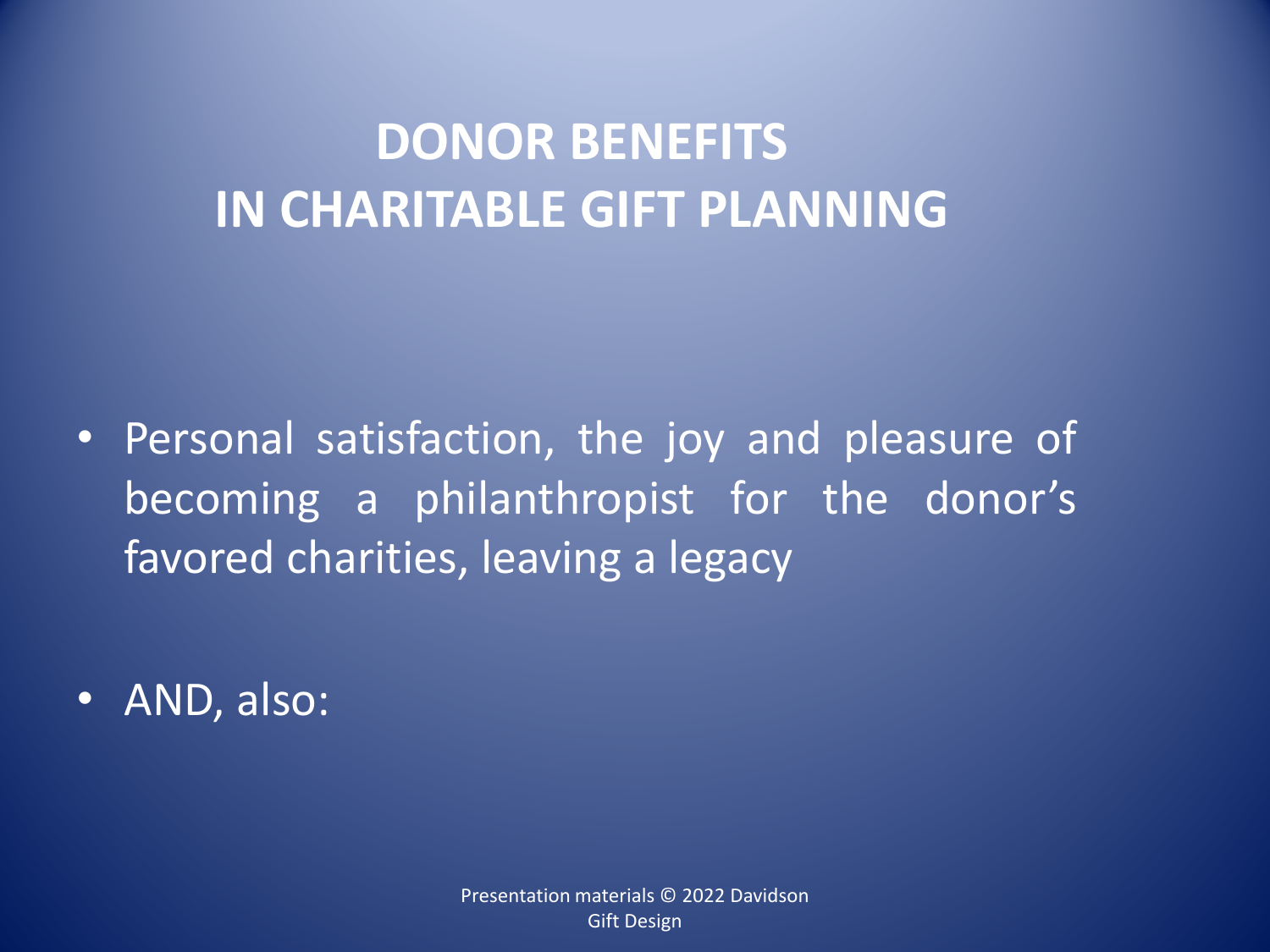- **INCOME TAX SAVINGS**
	- Reduced income tax
	- The avoidance of additional tax on long-term capital gains
	- Reduced or avoided income tax owed by the survivor beneficiary of qualified retirement plans
	- Income tax deduction with retained life estate, of personal residence, vacation home or farm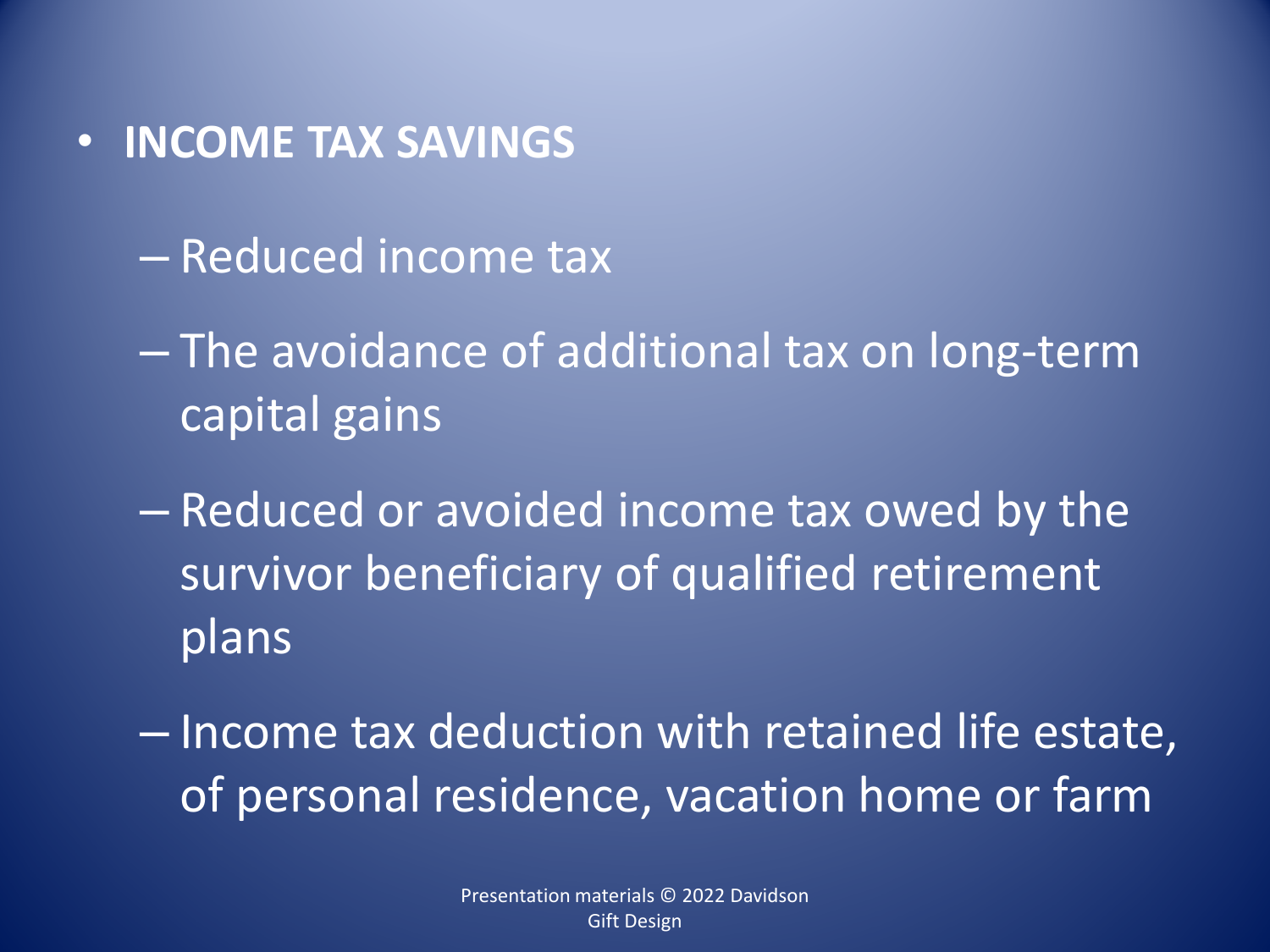- **GIFT AND ESTATE TAX SAVINGS**
	- Lifetime charitable lead trust
	- Through lifetime charitable gifts and testamentary provisions
	- Significant estate tax savings from charitable income plans where donor and spouse are the only income beneficiaries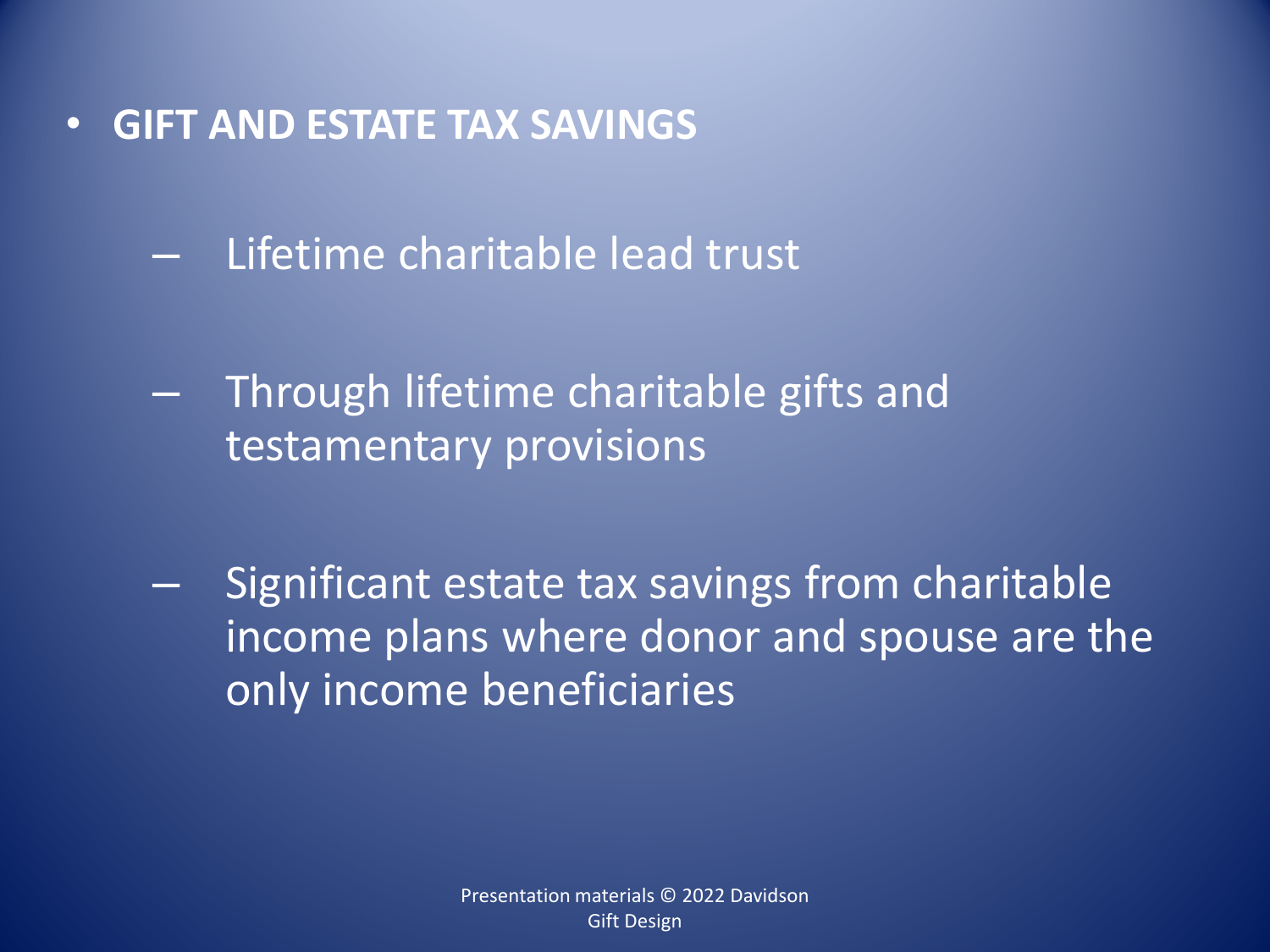- **INCREASED LIFETIME INCOME** – Charitable Gift Annuity – Charitable Remainder Trust
- **TAX-SHELTERED LIFETIME INCOME**
- **SUPPLEMENTAL RETIREMENT INCOME**
- **ASSET MANAGEMENT, DIVERSIFICATION**
- **FINANCIAL SUPPORT (FIXED OR VARIABLE, FOR A TERM OR LIFE), OF FAMILY MEMBERS OR FRIENDS**

Presentation materials © 2022 Davidson Gift Design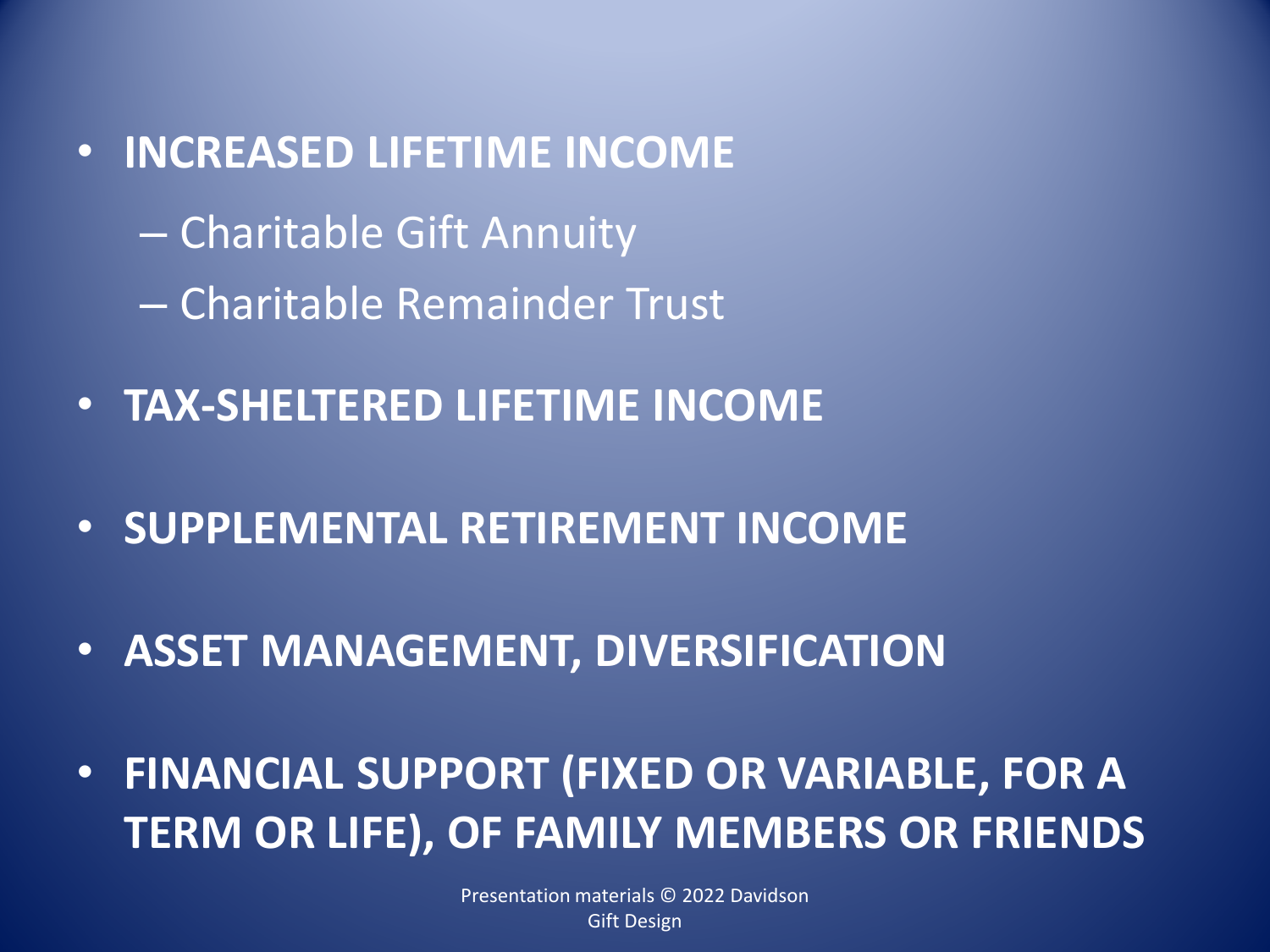## • **ASSET MANAGEMENT, DIVERSIFICATION**

• **FINANCIAL SUPPORT (FIXED OR VARIABLE, FOR A TERM OR LIFE), OF FAMILY MEMBERS OR FRIENDS**

> Presentation materials © 2022 Davidson Gift Design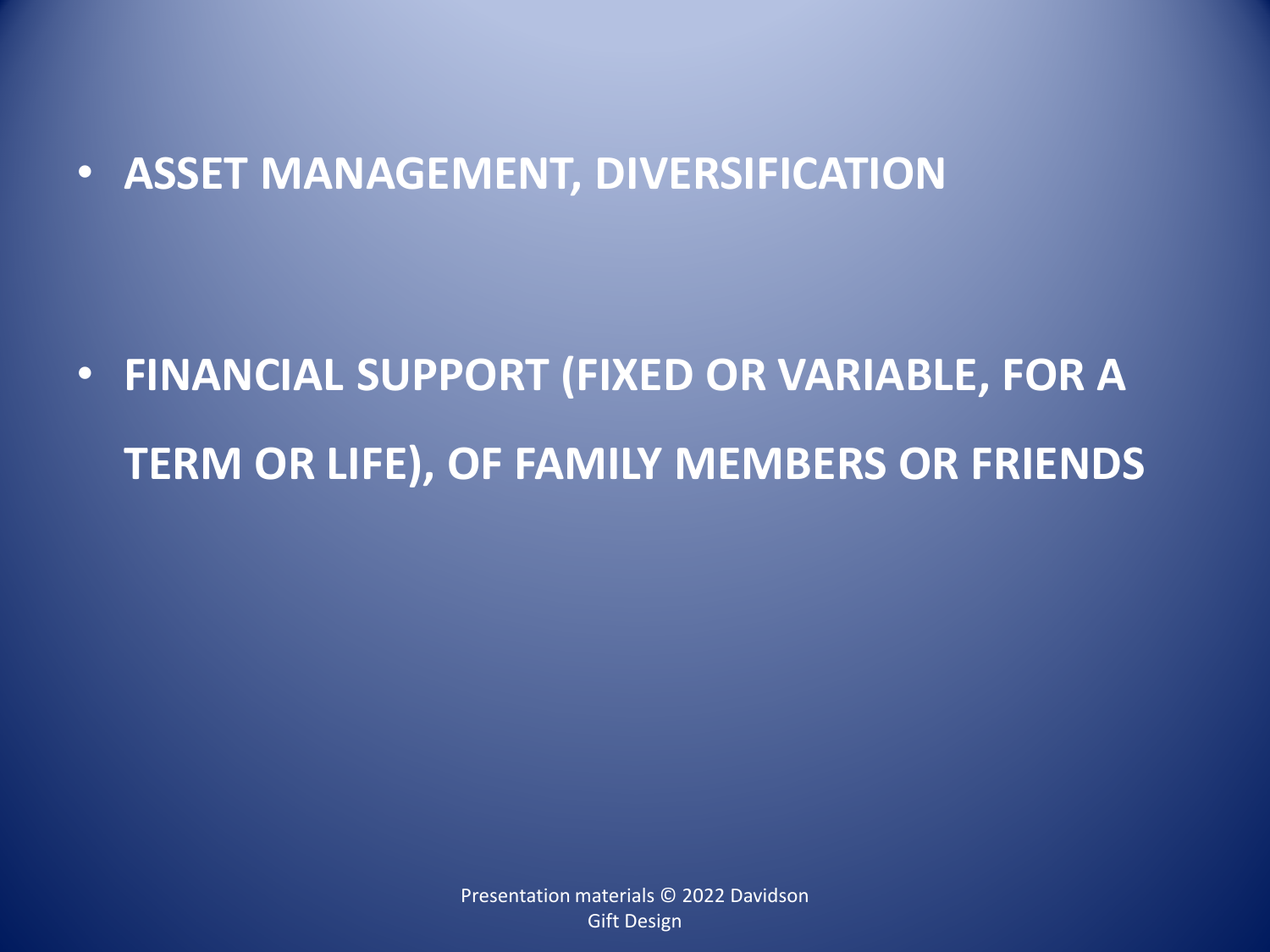• Donors and prospects often tell you their personal concerns, what they perceive as their impediments to giving to your charity. Development's role is to listen to those, and attempt to move the process along with a gift conversation that addresses those perceived impediments.

A planned gift can meet even exceed expectations most times - but details and timing are essential, as is motivation.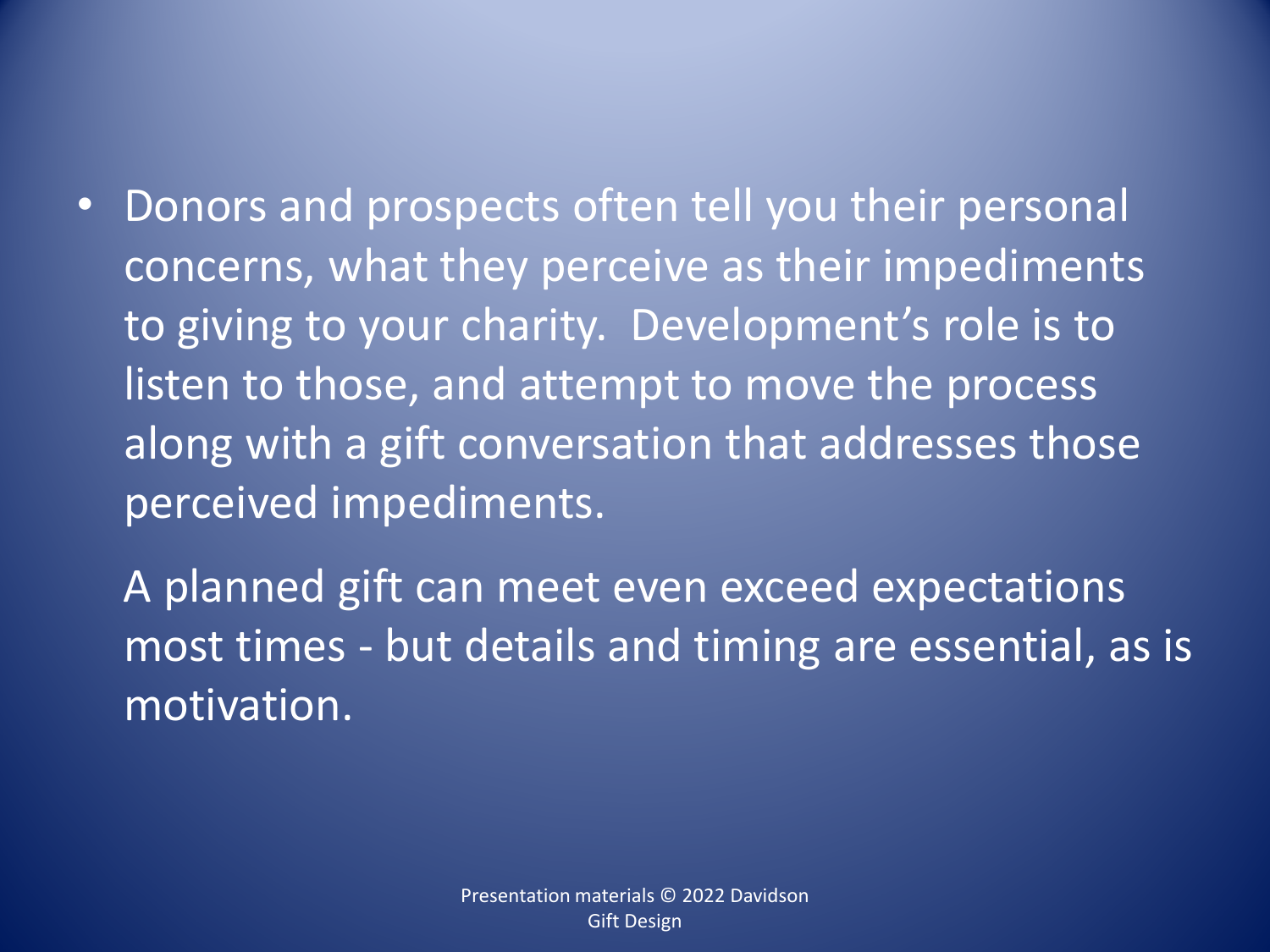• What are some of those impediments to giving?

Let's look at a few of the most common...

Our mission: To ask many, would they consider a planned gift, if we could show them how.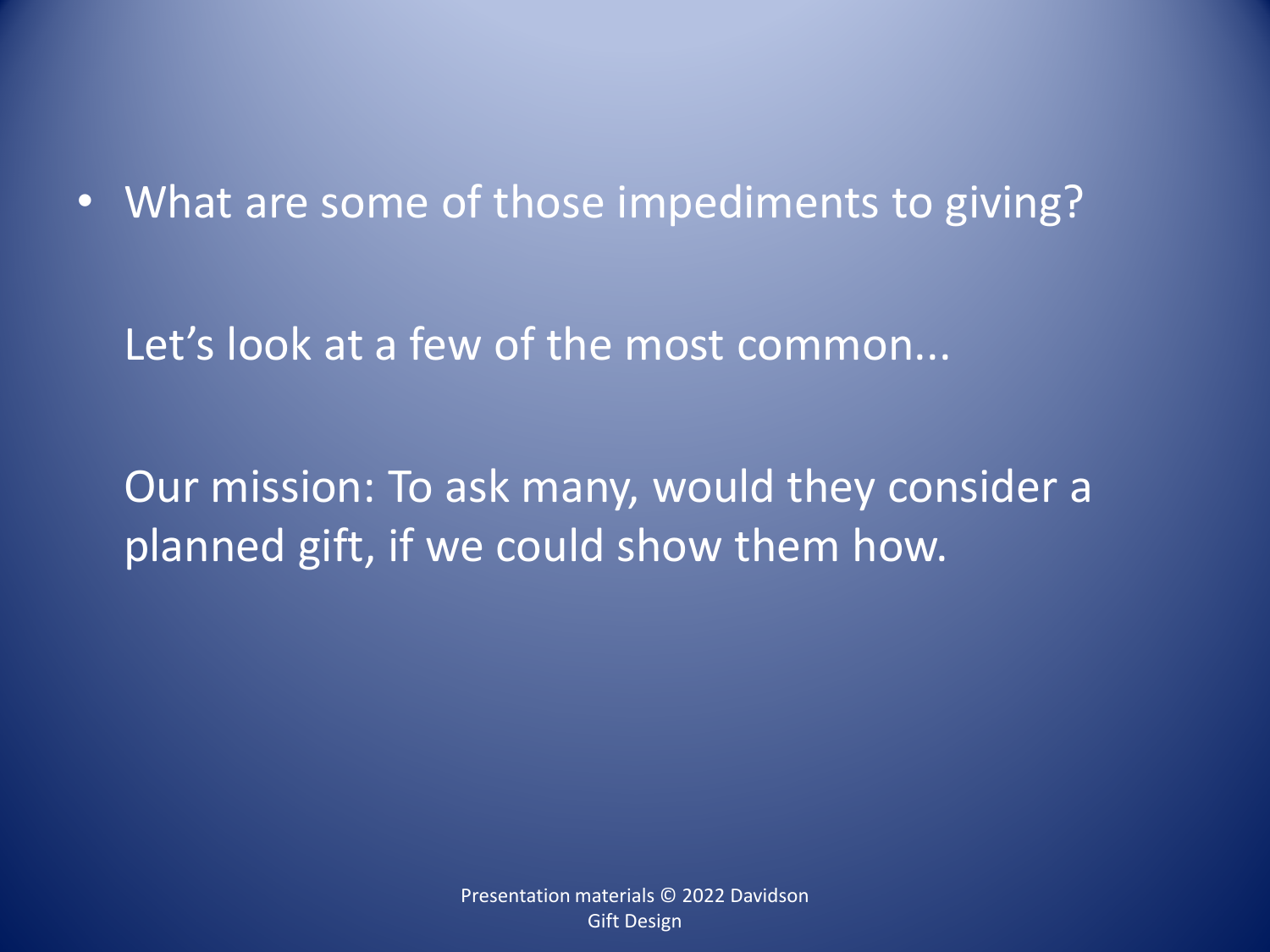• Shared sentiment: The prospect expresses concern over his or her income, how to grow it, to provide income for a spouse, and with CD rates so low!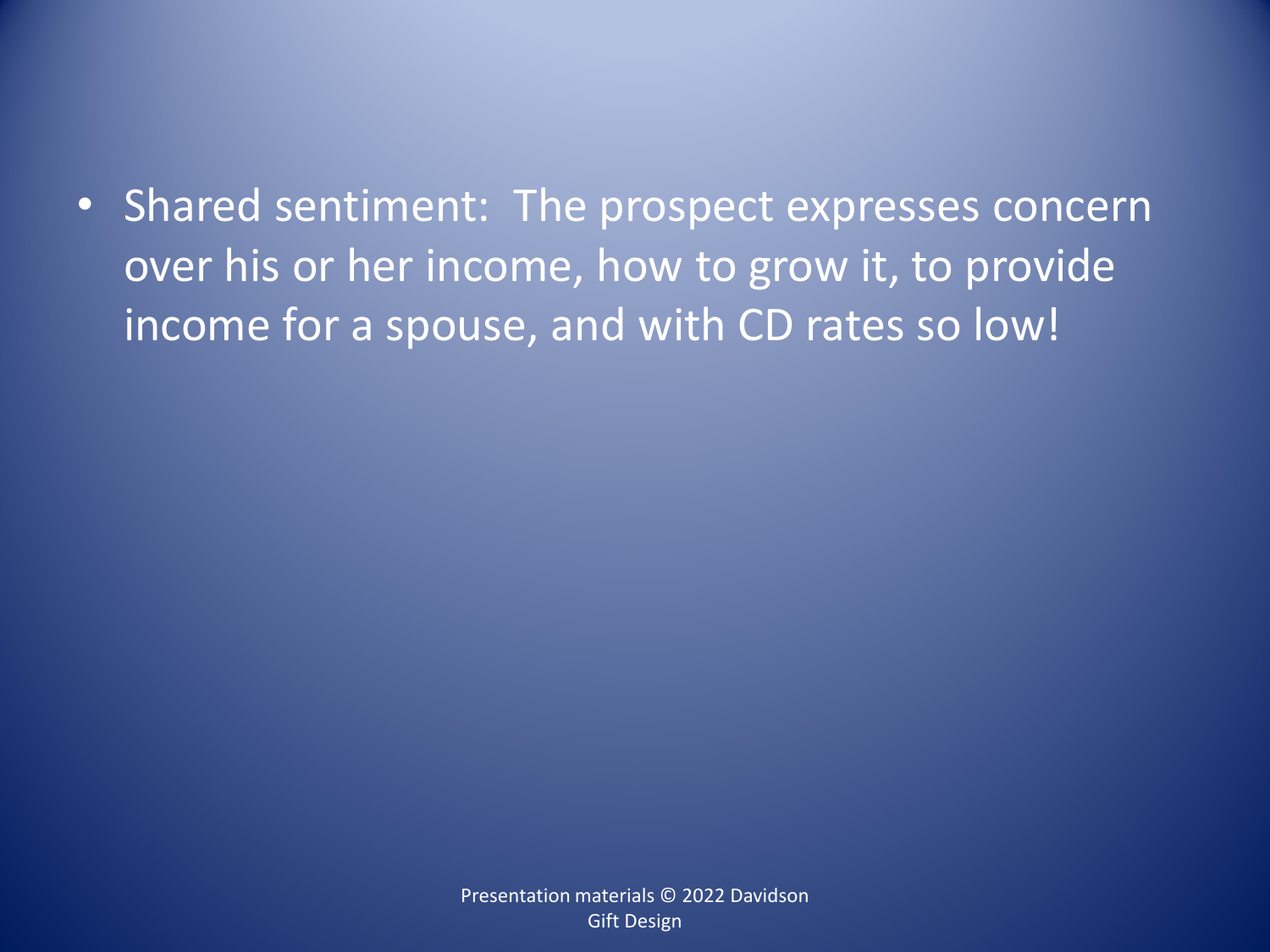• Your response: "There are charitable gift plans that pay income to people, both a simple plan and a more complex one. I don't know much more about it than that, but may I have a person (name best) contact you to talk through those options?"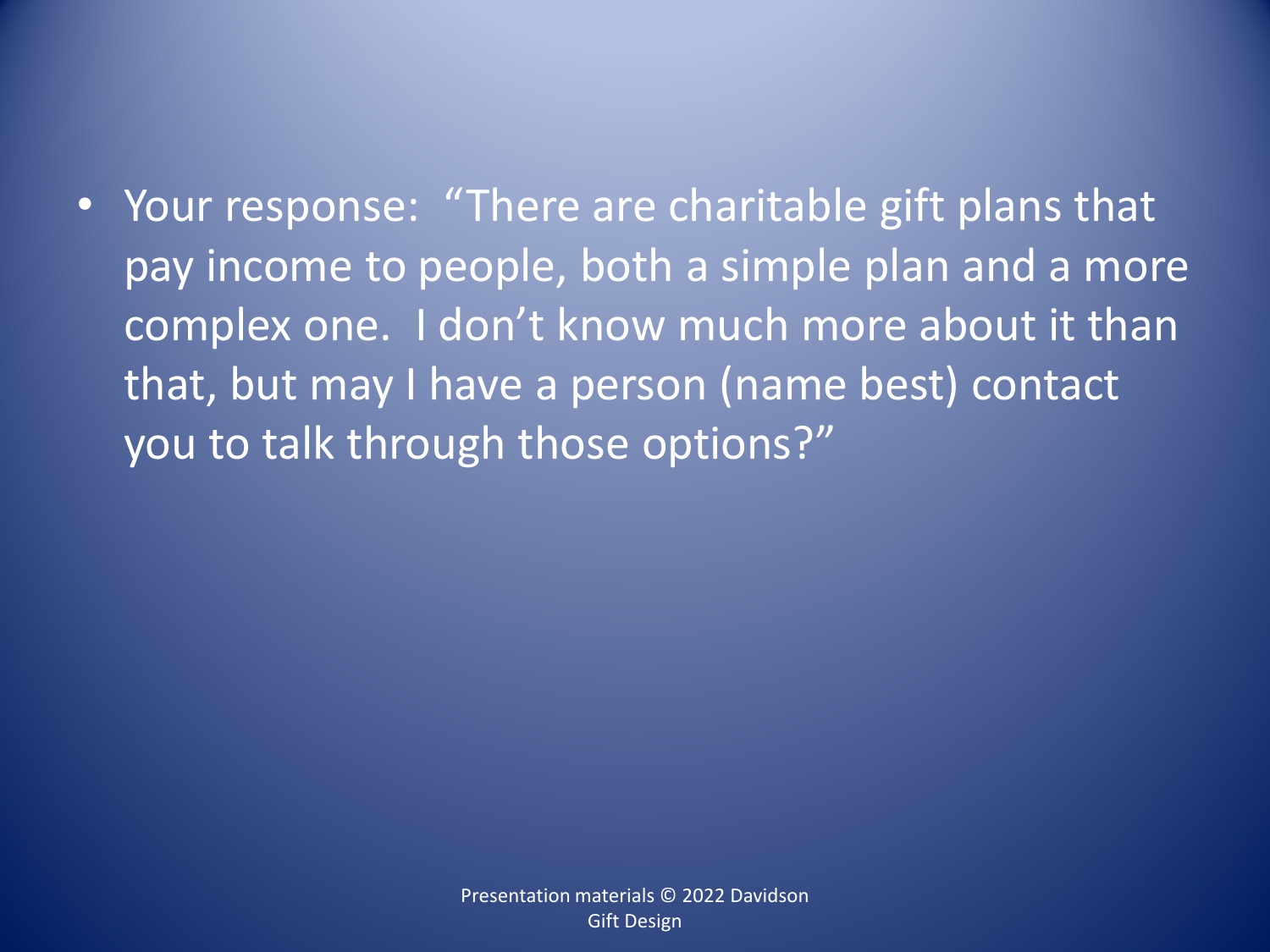• Shared sentiment: The prospect says s/he no longer wants to manage a rental property, or a farm, wants to work less, but needs income and is concerned about having to pay capital gains taxes, meaning less to invest.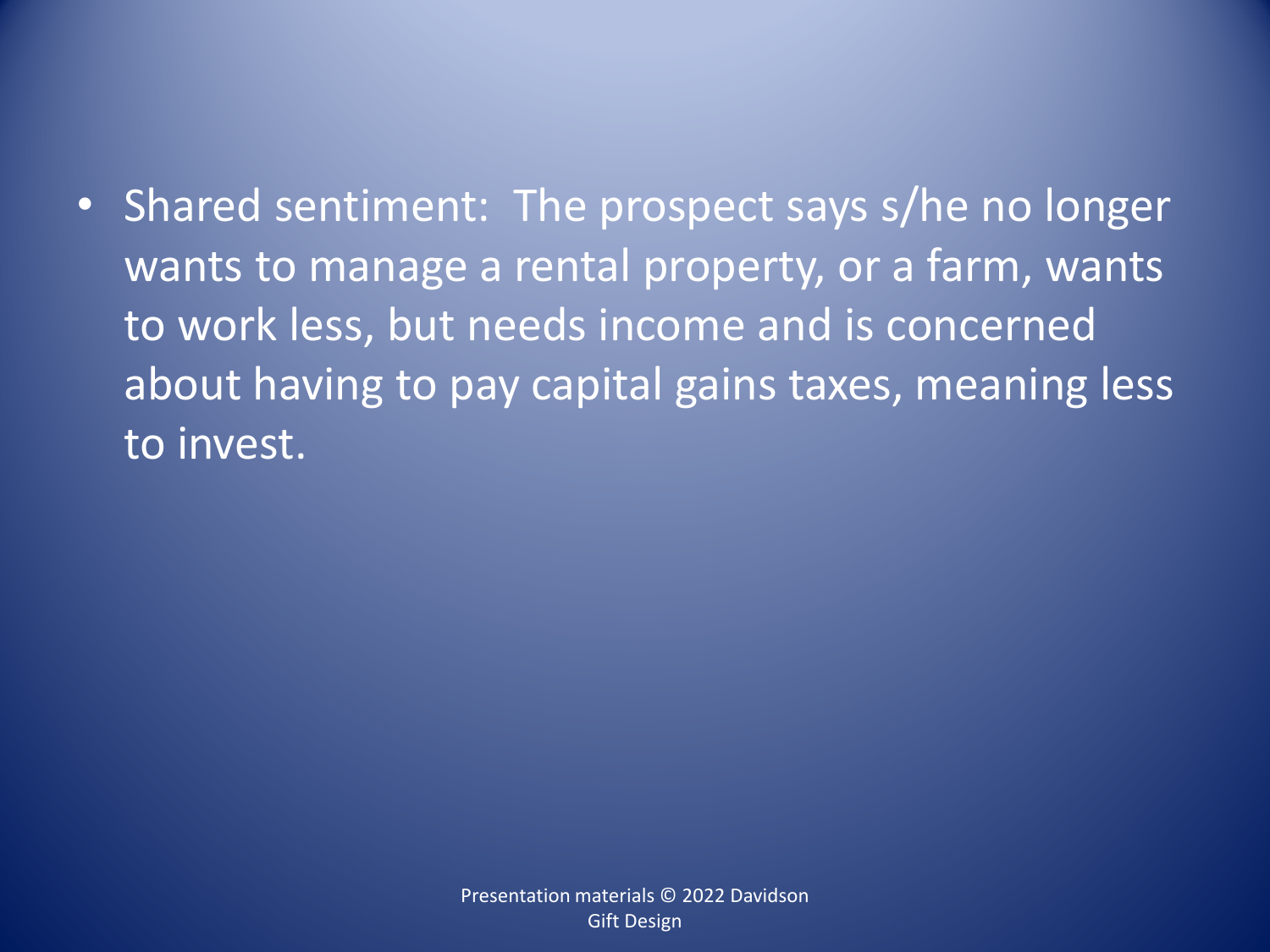• Your response: "There are charitable gift plans that pay income to donors, both a simple and a more complex option. Those should be funded with the appreciated asset itself, for maximum tax advantage. I don't know much more about it than that, but may I have a person (name best) contact you to talk through those options?"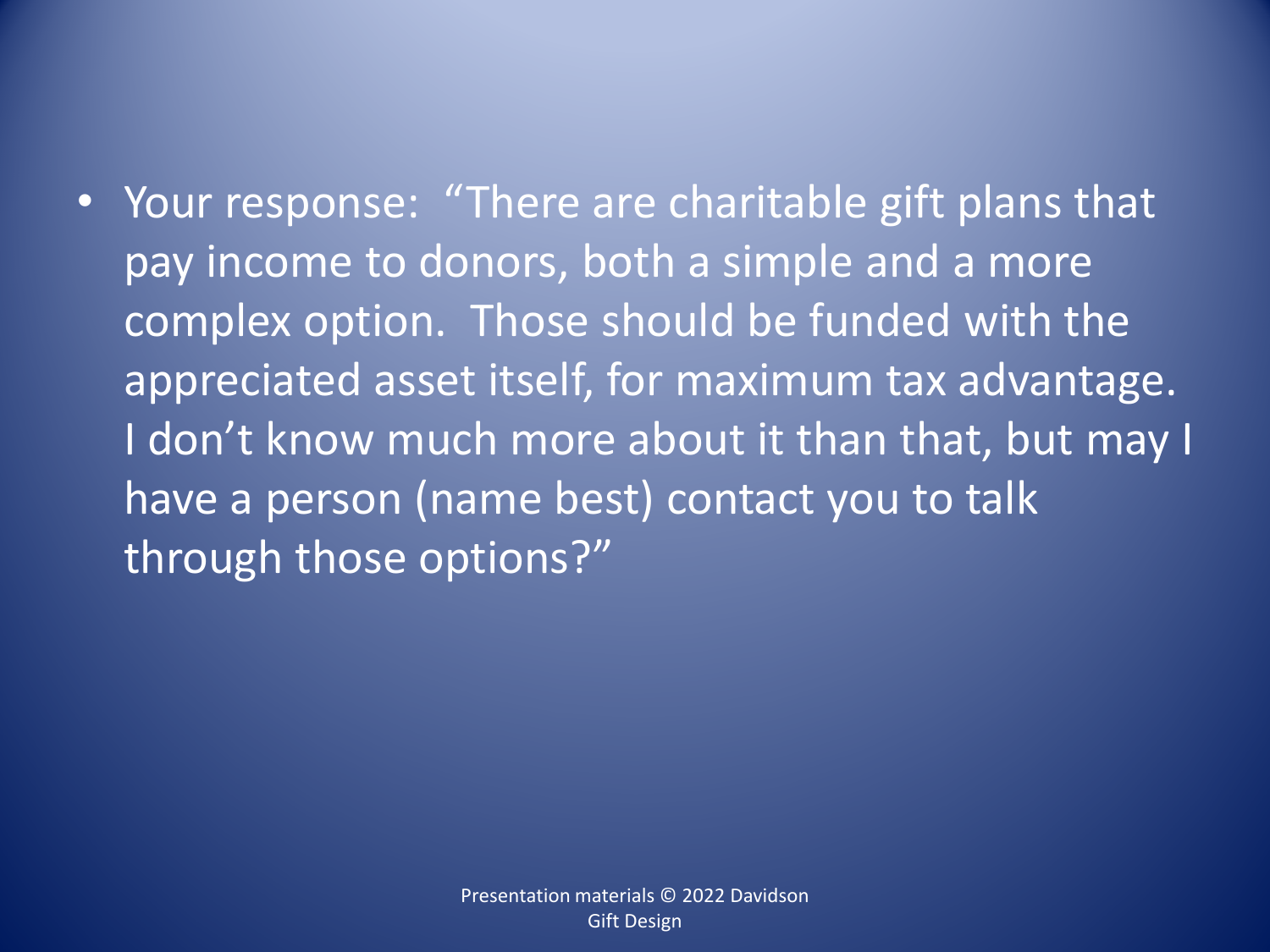• Shared sentiment: The prospect says that the couple can foresee a time they will no longer be able to drive to an out-of-state vacation home, which the children do not want (or, they have no children).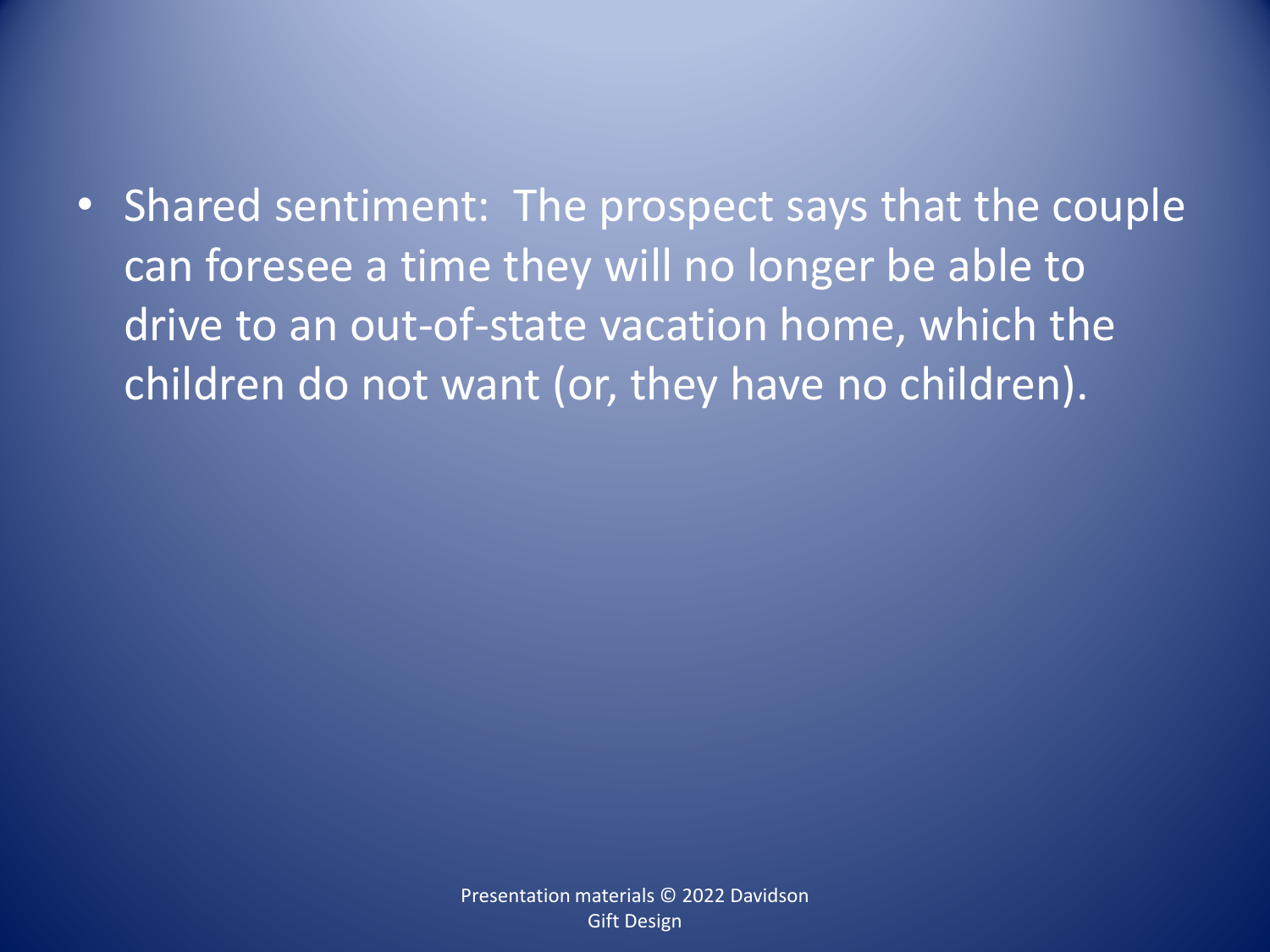• Your response: "There are charitable plans funded with such appreciated assets that pay income to you or others, or a gift can be made of certain property now, subject to your living there for your lives or a term of years, often with great tax breaks. I don't know much more about it than that, but may I have a person (name best) contact you to talk through those options?"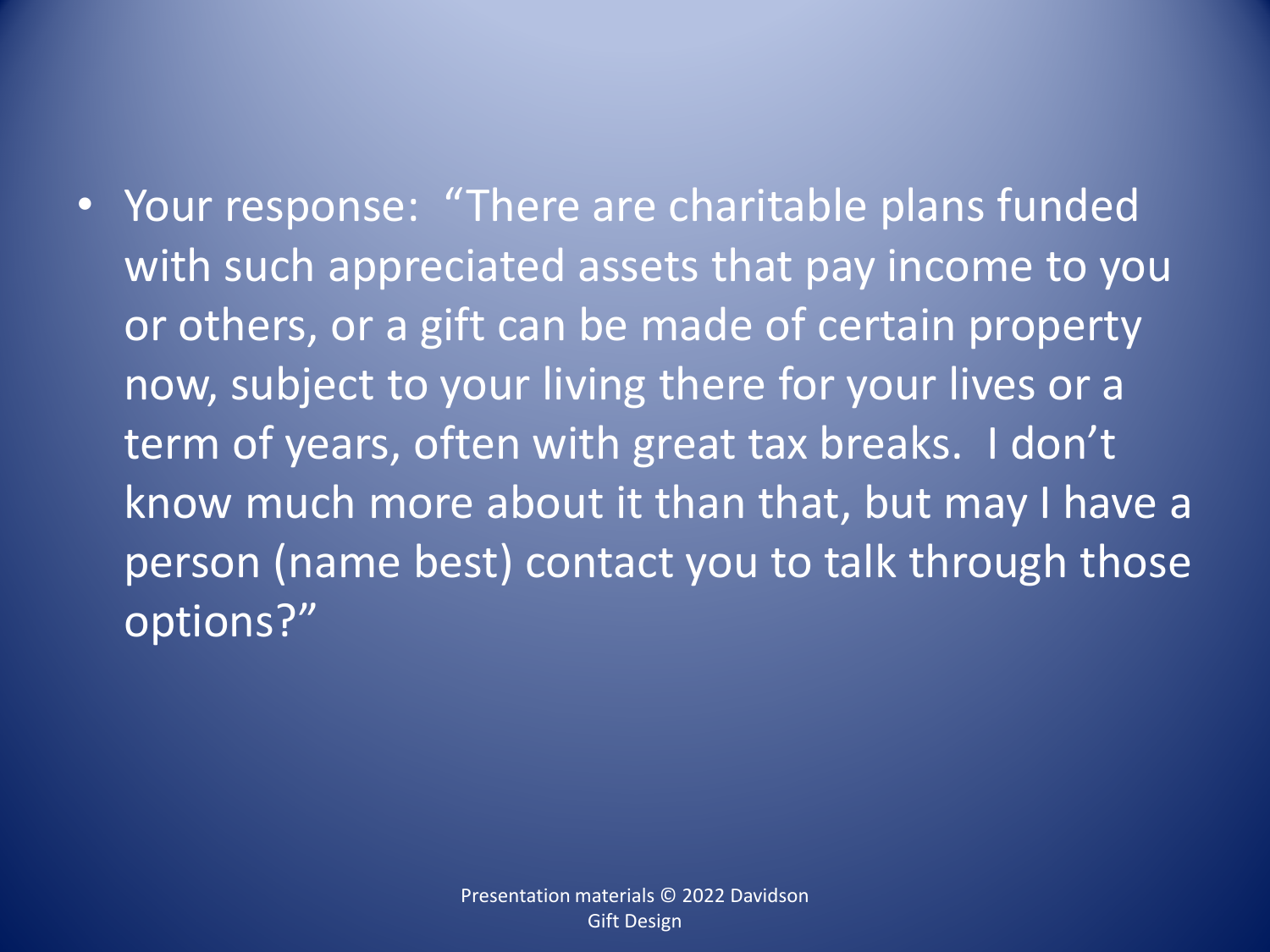• Shared sentiment: The prospect says s/he is supporting an older generation, why they cannot make a gift now, they must wait until that obligation has ended, at some future undetermined time.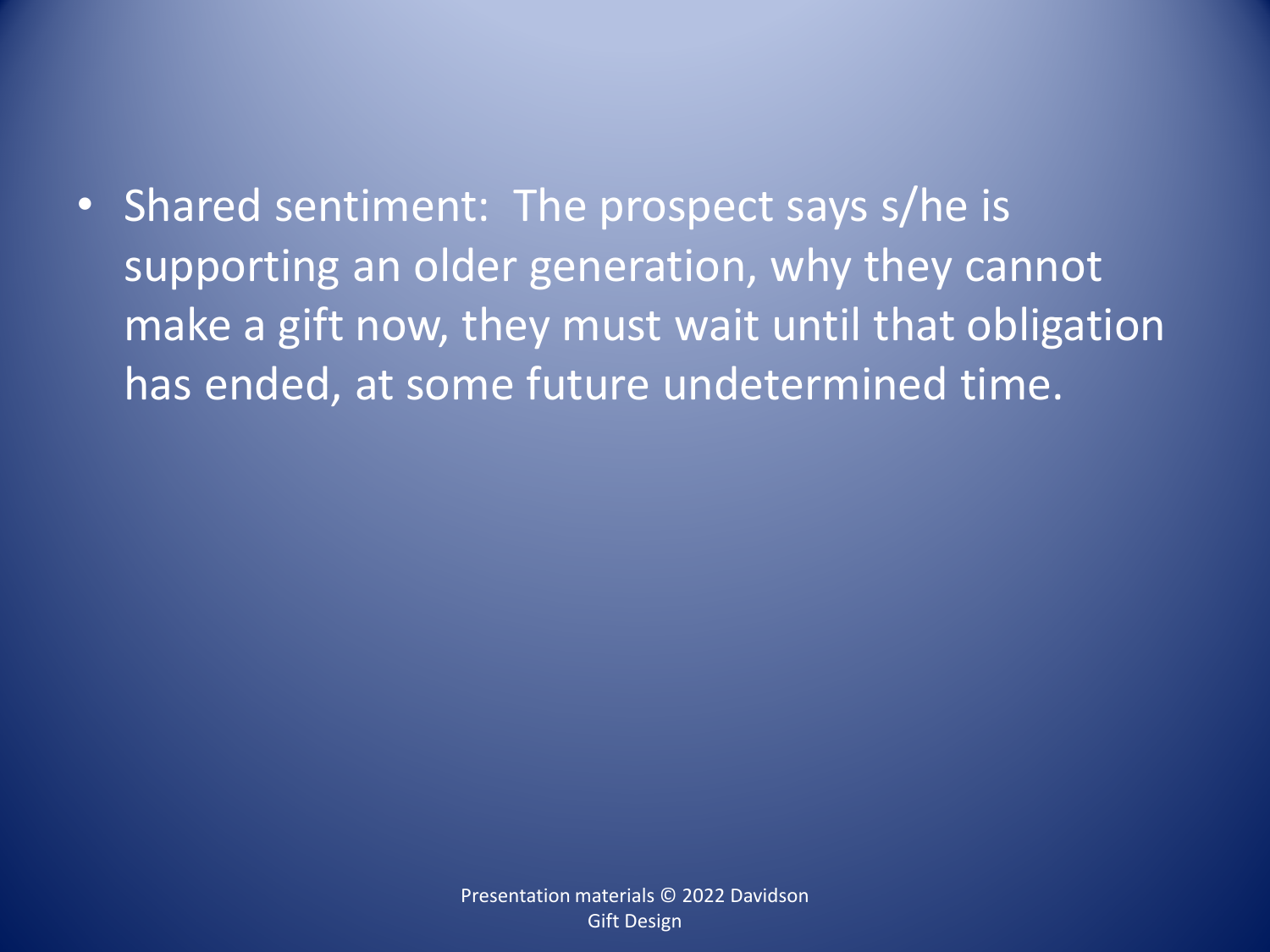• Your response: "There is a charitable plan called charitable gift annuities, around since 1831, paying often higher than market rates for life to older people. You could fund one for that older generation, providing income to them and very attractive tax advantages for you. I don't know much more about it than that, but may I have a person (name best) contact you to talk through those options, and run numbers for you?"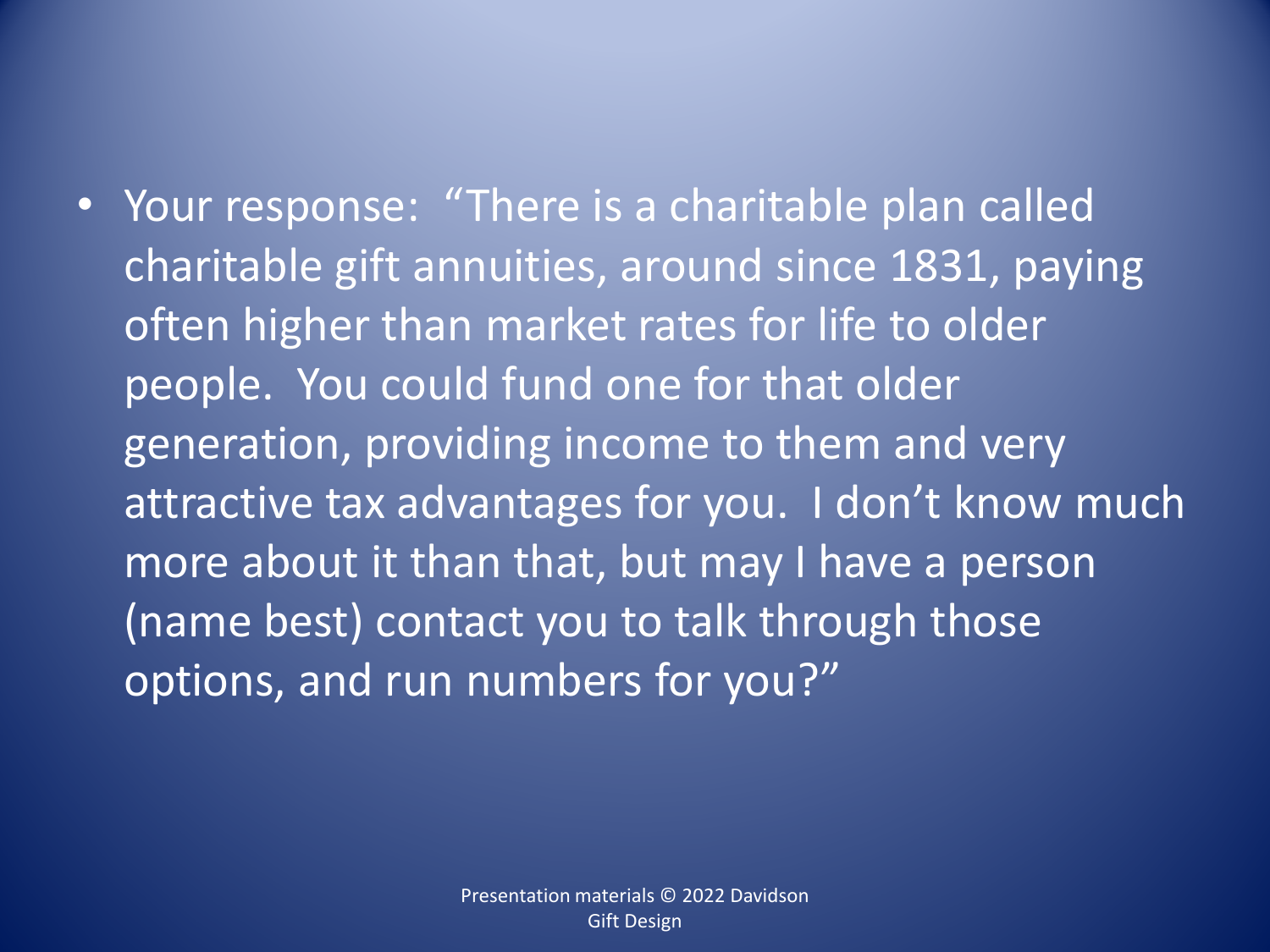• Shared sentiment: The prospect expresses concern about a child with issues, could be financial, substance, even in-laws issues, and is concerned about how to protect their inheritance.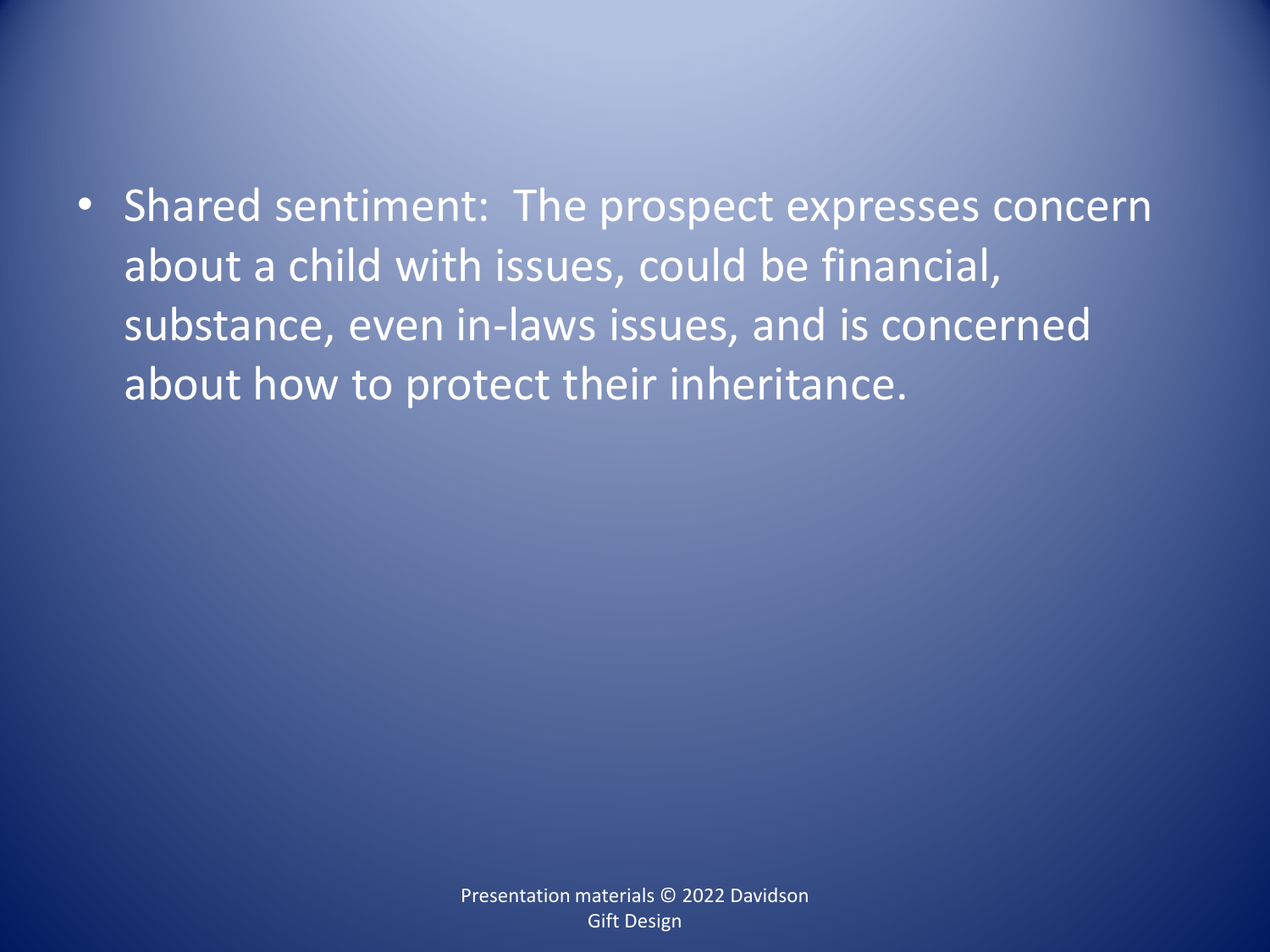• Your response: "There are charitable plans that pay income to younger heirs while protecting a portfolio from creditors and also enjoying market activity so potential for future growth and more income. I don't know much more about it than that, but may I have a person (name best) contact you to talk through those options, even run numbers for you?"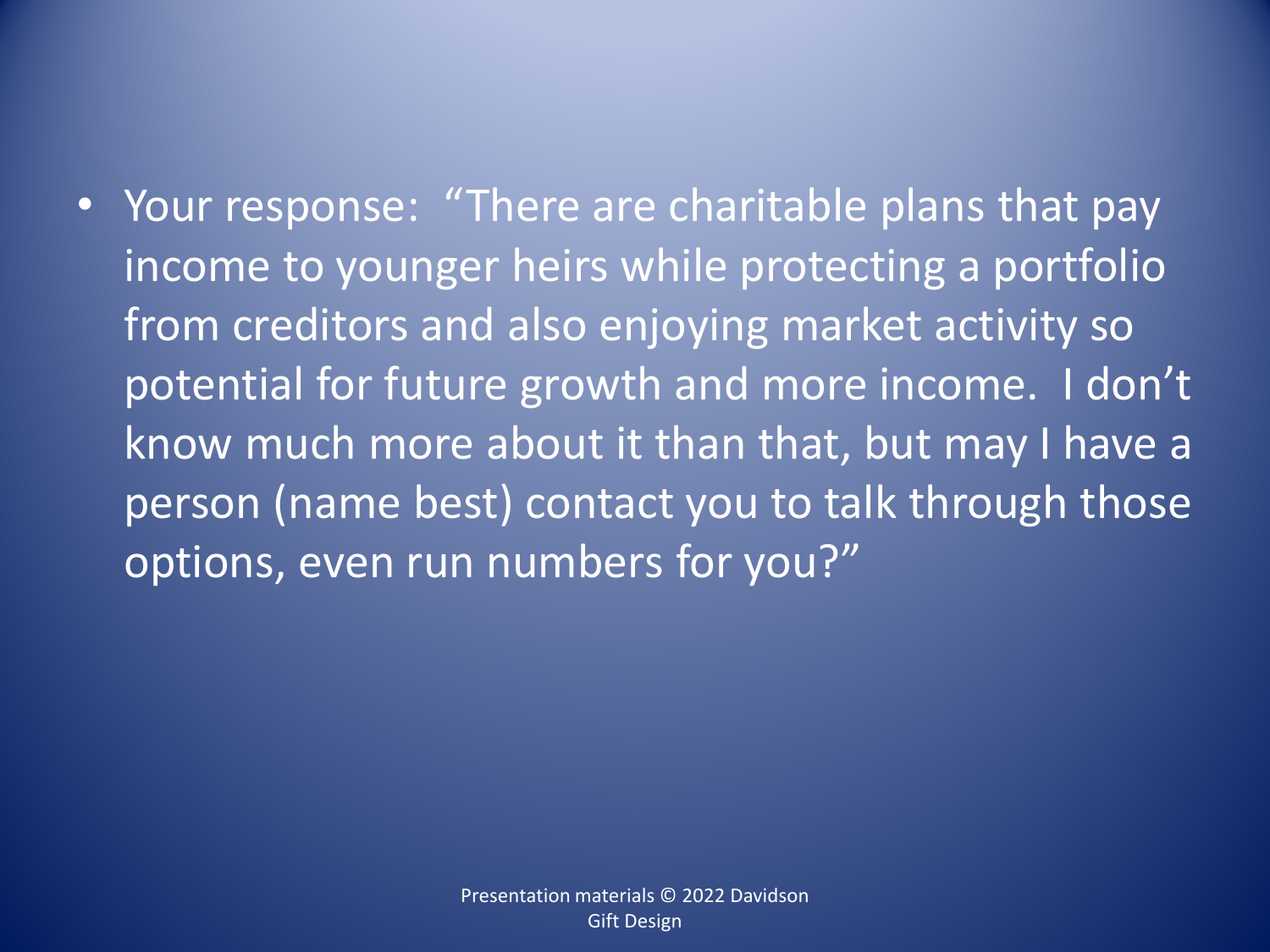• Shared sentiment: The prospect tells you that they have seen a stock price they wish they could cash in on, or that the tenant farmer has told them s/he wants to buy the farm, but fear of having to pay capital gains tax has stalled them.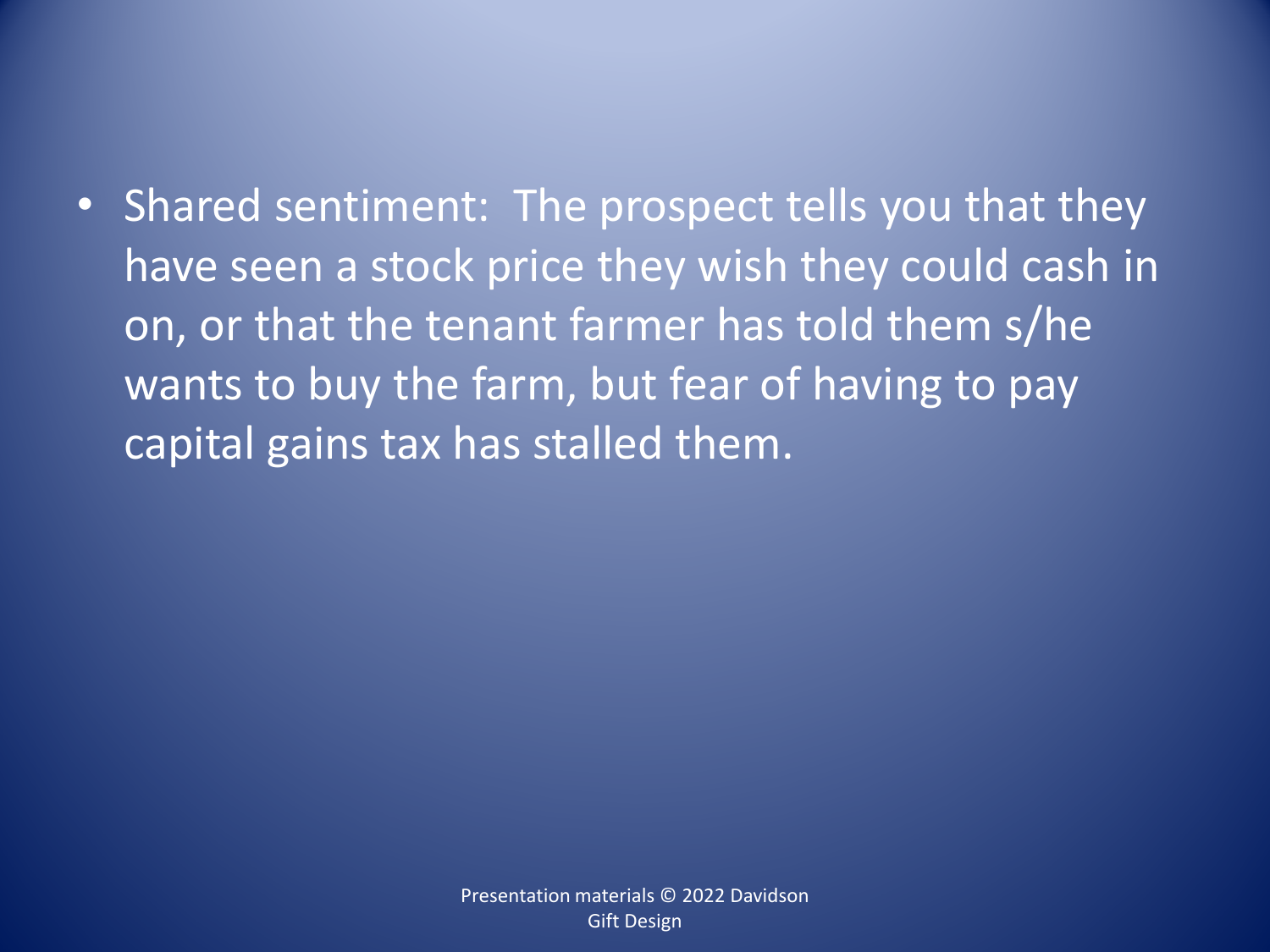• Your response: "There are charitable plans that can be funded with appreciated assets that pay income to you or others, or a charitable gift can be made of certain property outright. Those can simplify and diversify your estate. I don't know much more about it than that, but may I have a person (name best) contact you to talk through those options?"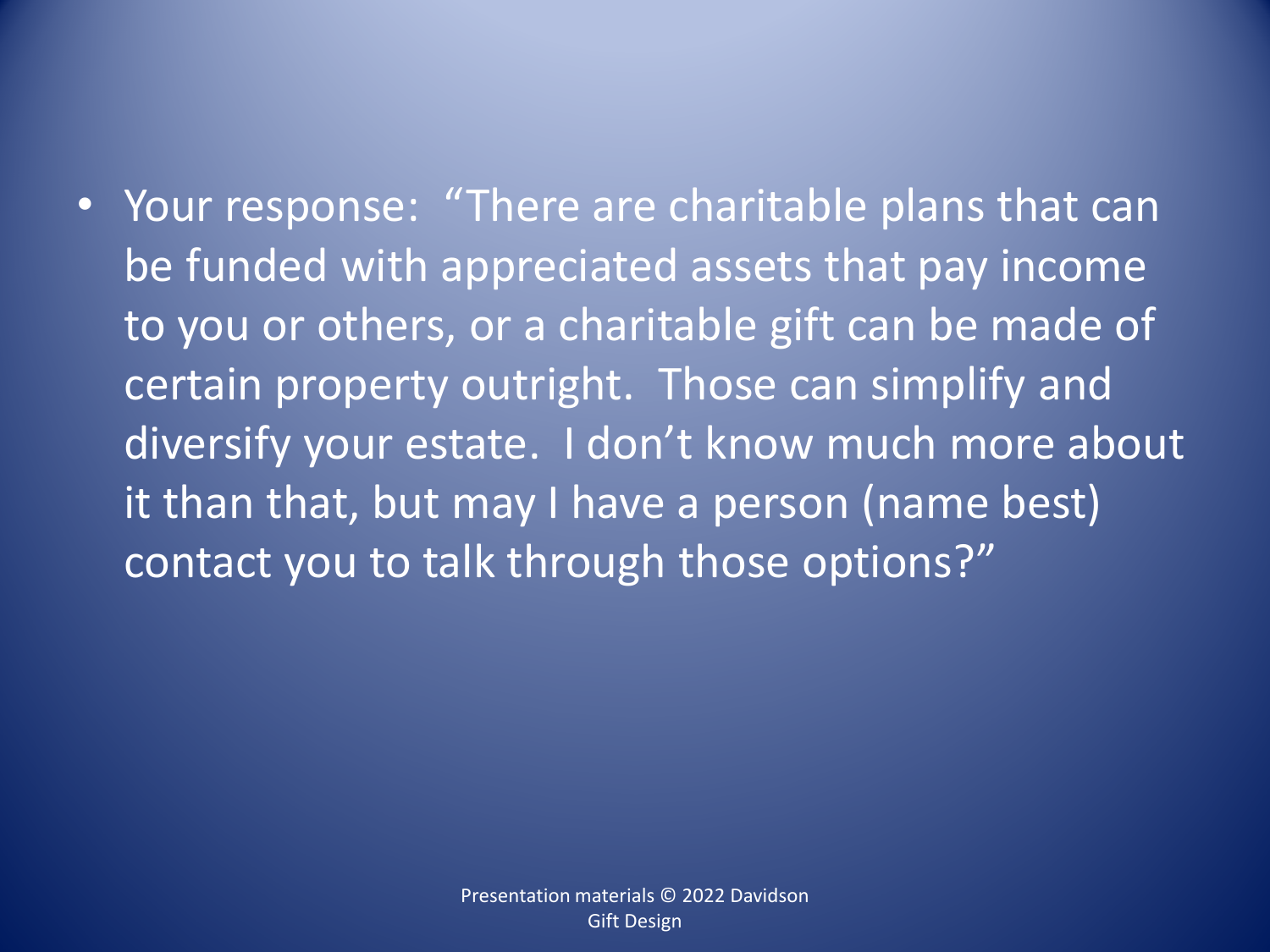• Shared sentiment: The prospect states that they do not need to have a gift conversation, that their estate is all planned and complete, and does not need any further review.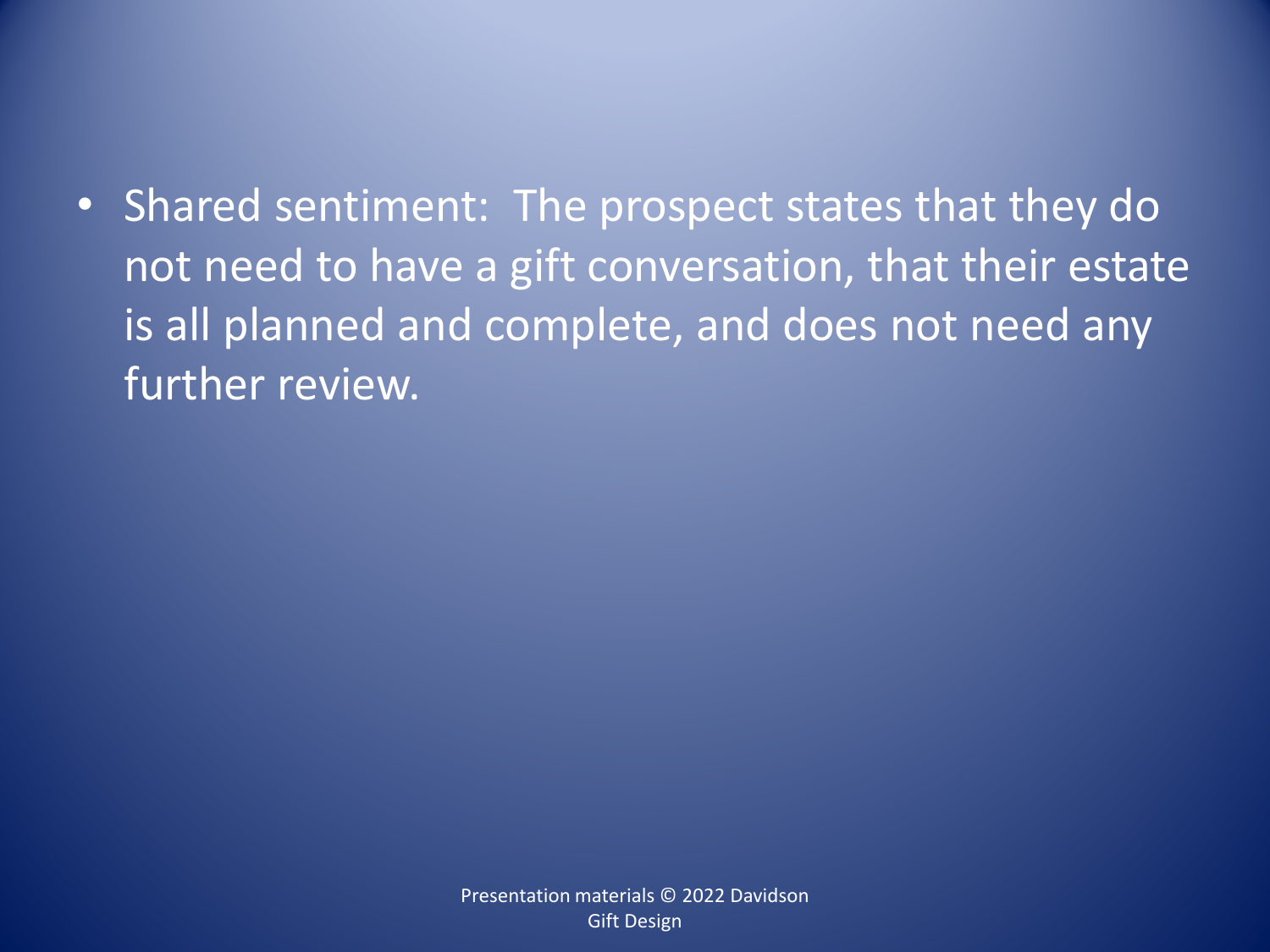• Your response: "With the huge federal estate tax exemption, more people are using certain assets at the right life stage, to convert those from appreciation to income, with very attractive income tax breaks. I don't know much more about it than that, but may I have a person (name best) contact you to talk through those options, even run numbers for you?"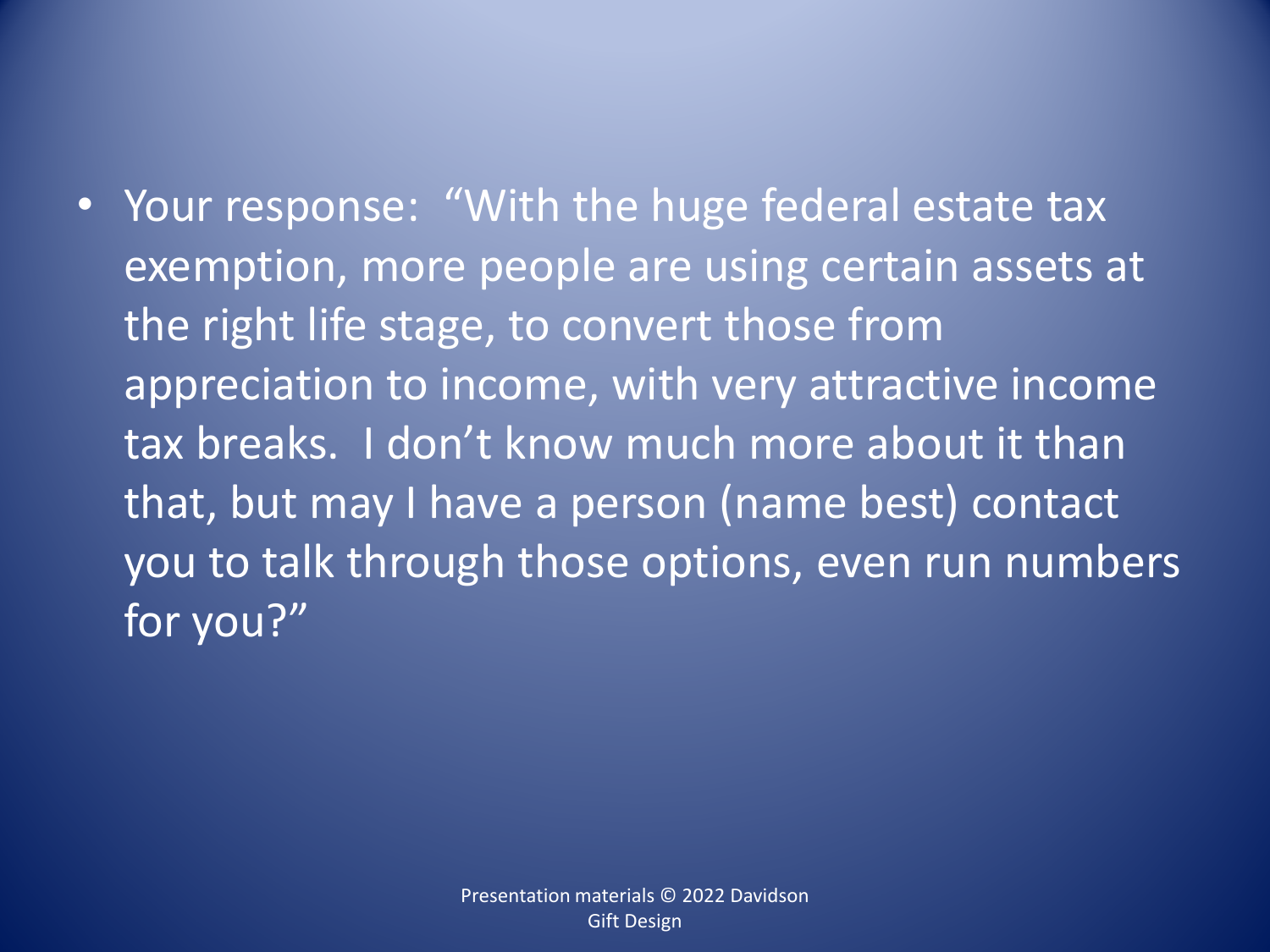• Shared sentiment: The older prospect says at some future time, your charity will receive her home, or farm, or vacation home.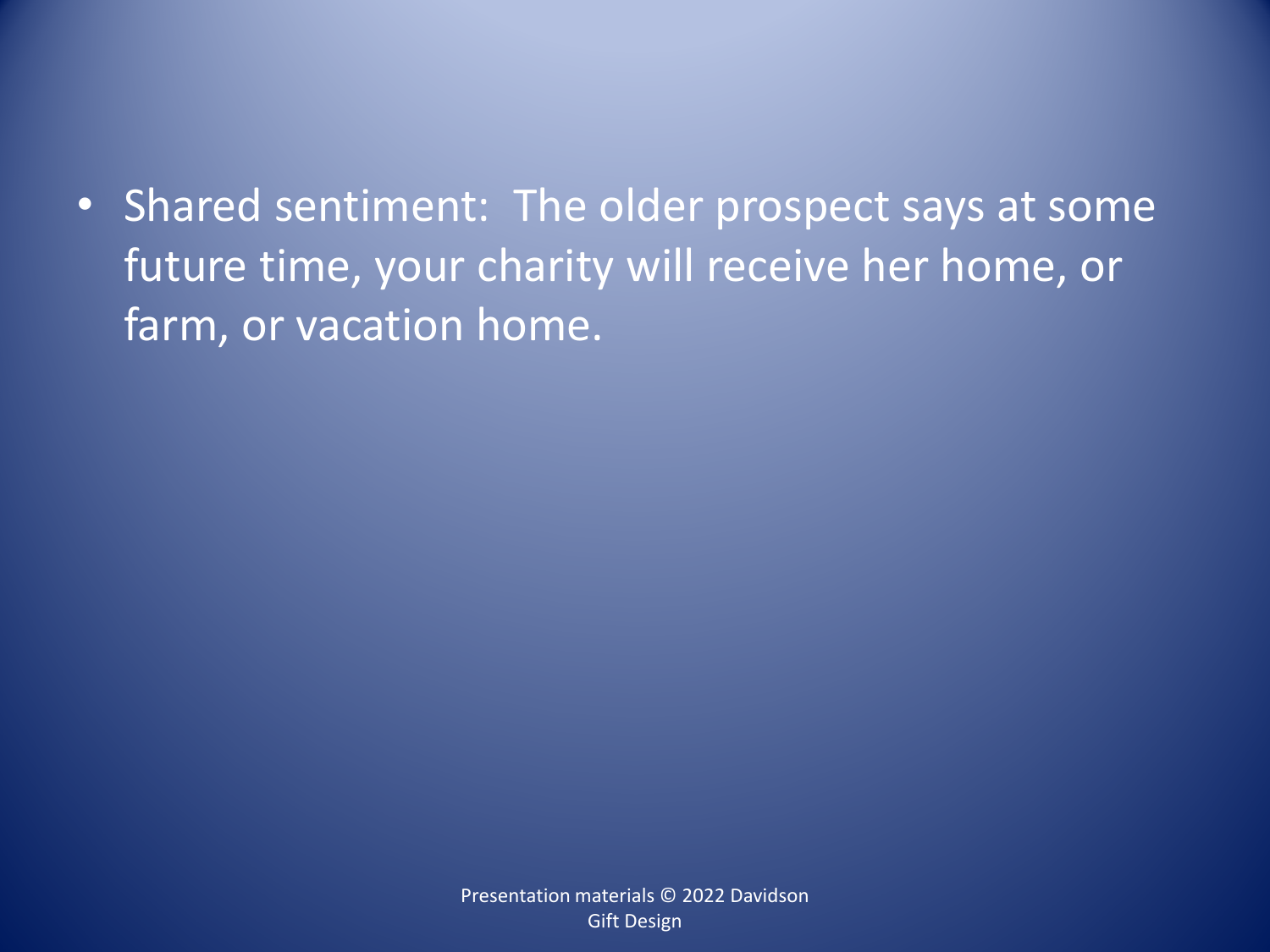• Your response: "There is a gift plan that lets you deed that property during your life to our charity, you can live there for life, for your spouse or siblings too (if relevant), which simplifies your estate and entitles you to a current income tax deduction. I don't know much more about it than that, but may I have a person (name best) contact you to talk through those options, even run numbers for you?"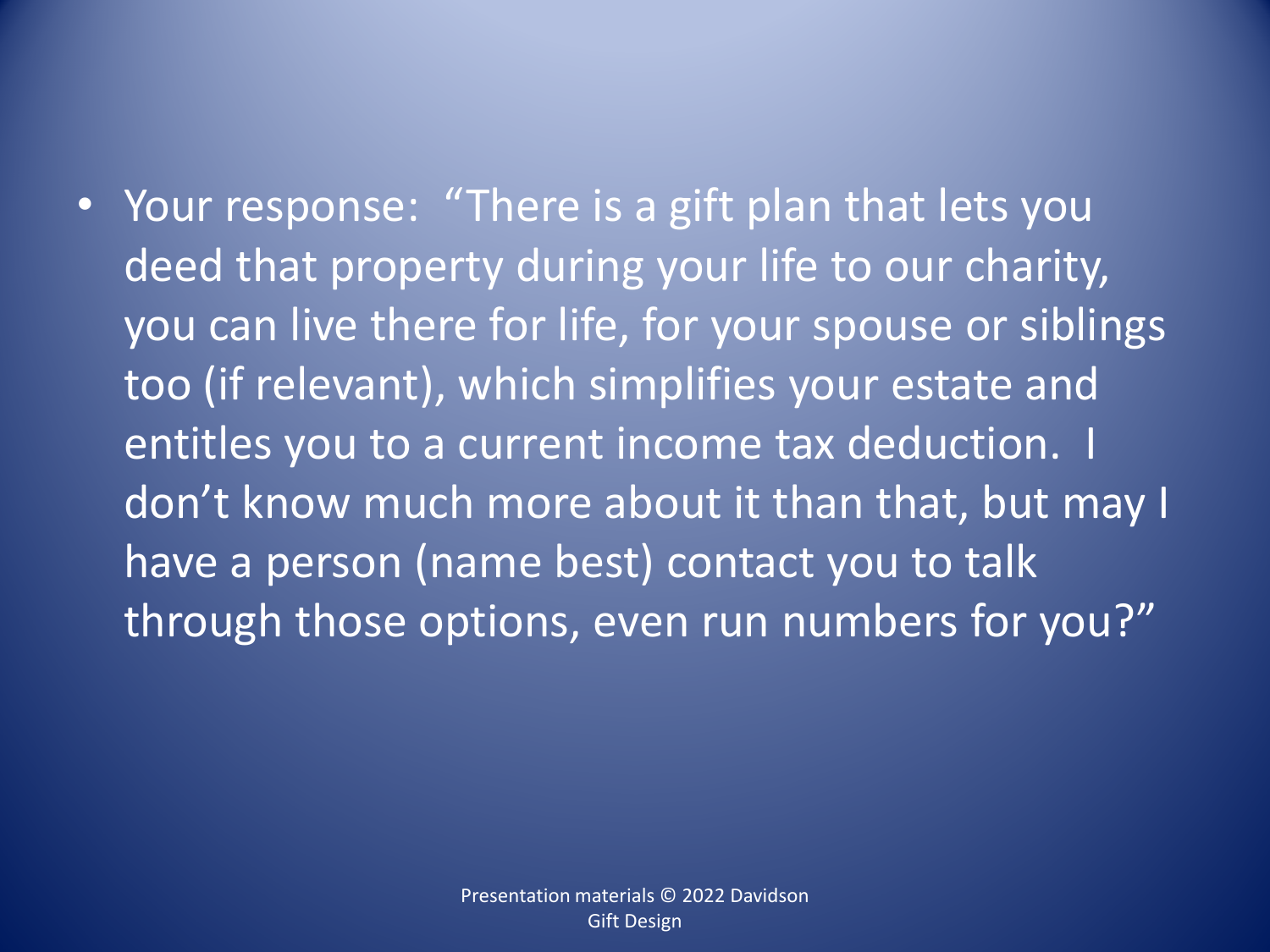• Shared sentiment: The prospect responds to your question about having U.S. savings bonds that yes, s/he does, had forgotten all about them, and they matured long ago.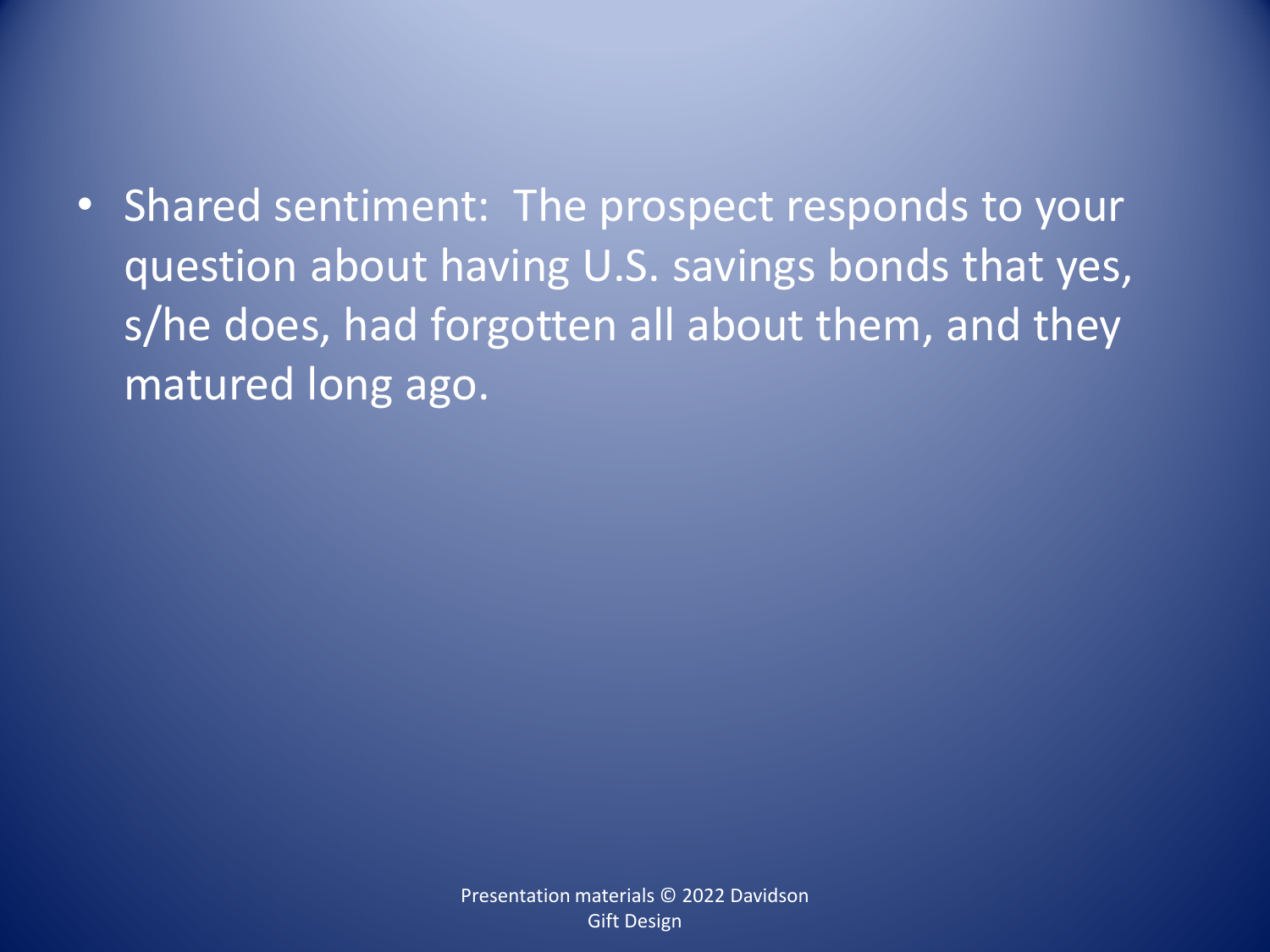• Your response: "You could cash those savings bonds in, recognize some income for tax, and make a gift of the proceeds to our charity, or use those proceeds to fund a charitable gift annuity for you and another, even bequeath them to our charity. May I have (name person) contact you about that, even run numbers for you?"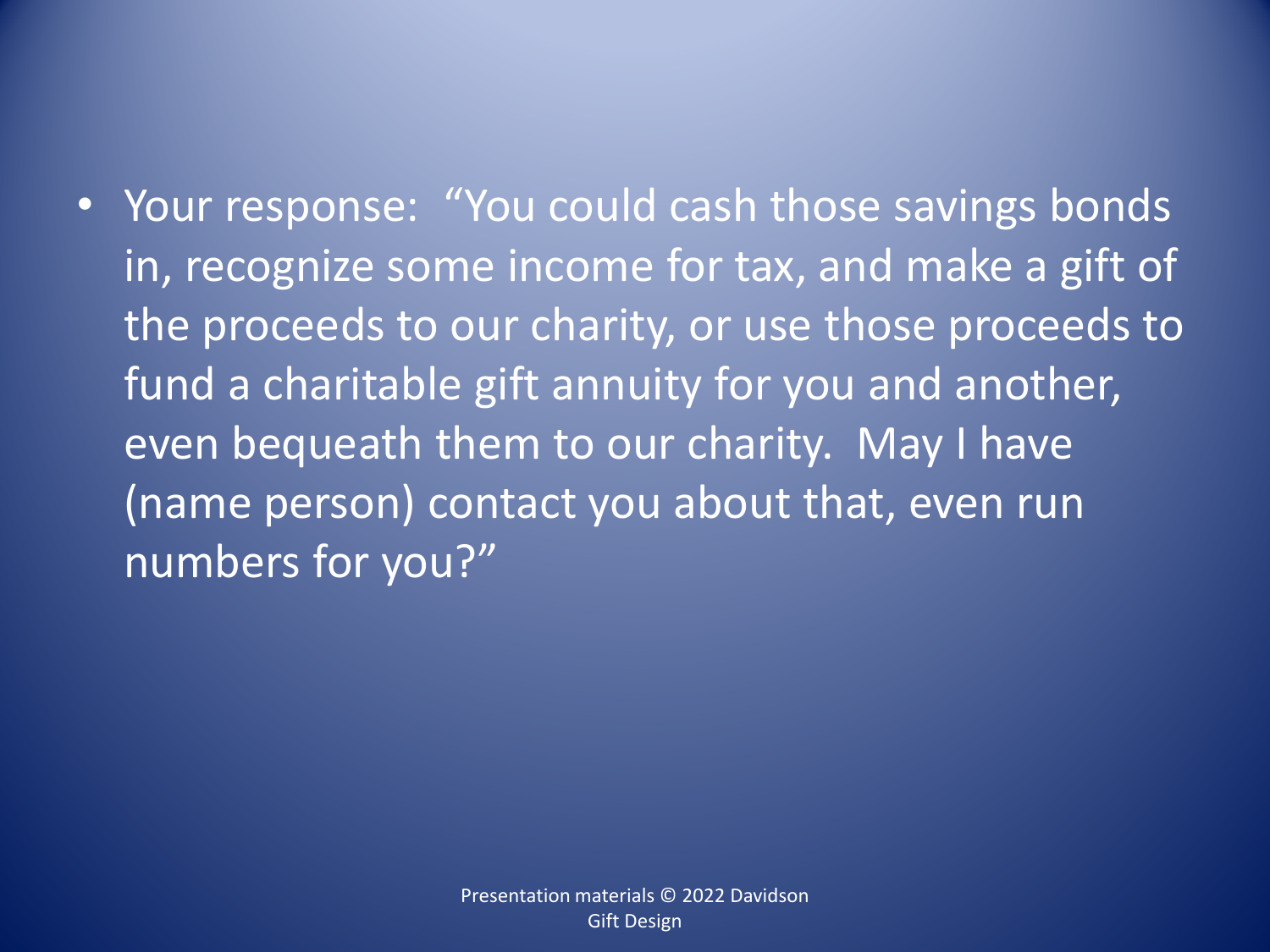• Shared sentiment: The prospect talks about retirement plan assets especially an IRA, and talks about concern over the annual required minimum distribution (RMD) payments and their taxation every year. And, the Secure Act eliminates stretchout of IRAs beyond ten years.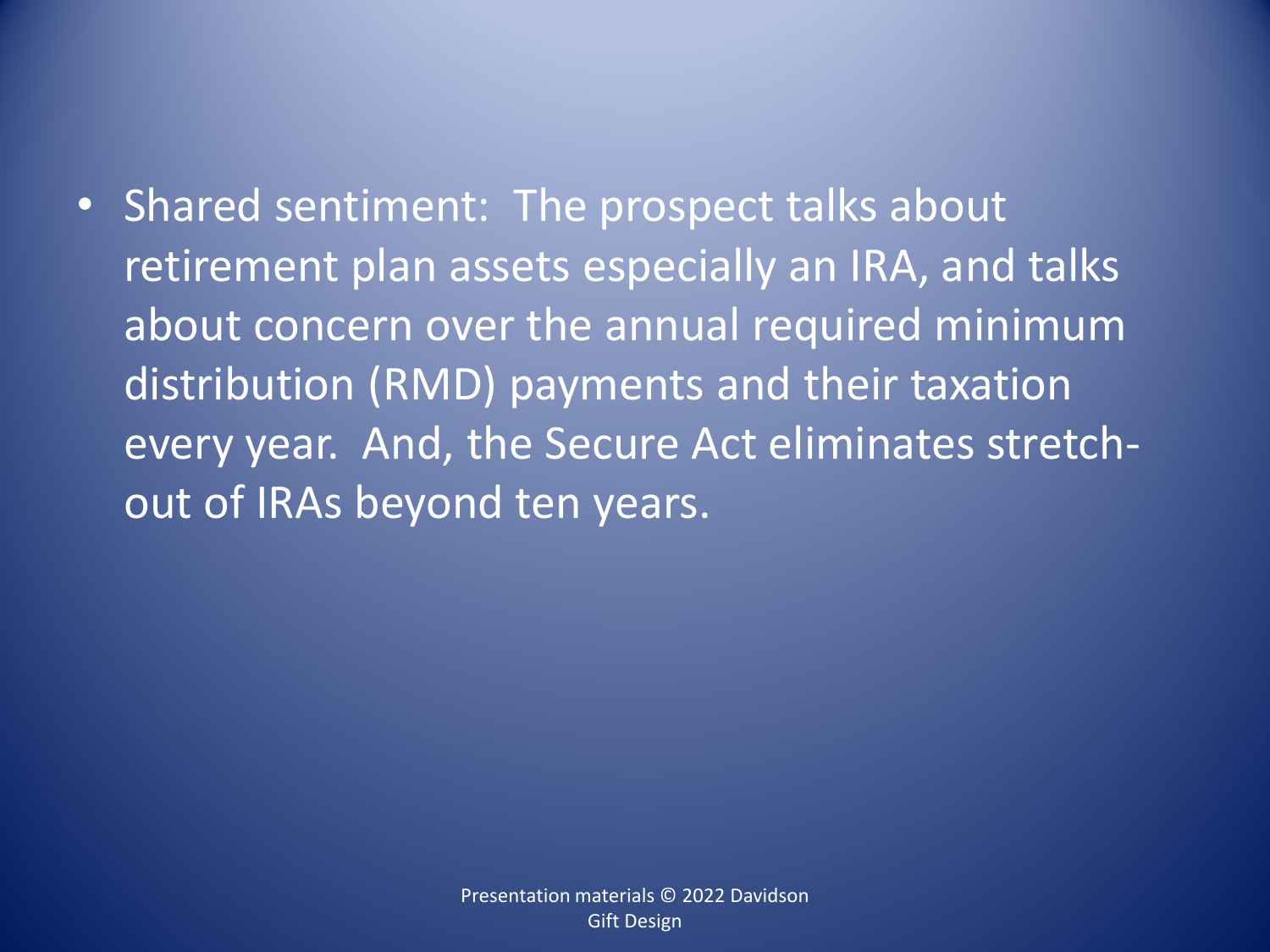• Your response: "If you have an IRA and are 70½ and older, you can direct your plan custodian to pay contributions directly from your IRA to our public charity, those distributions count as RMD and won't be included in your taxable IRA income that year. I don't know much more about it than that, but may I have a person (name best) contact you to talk through those plans and others?"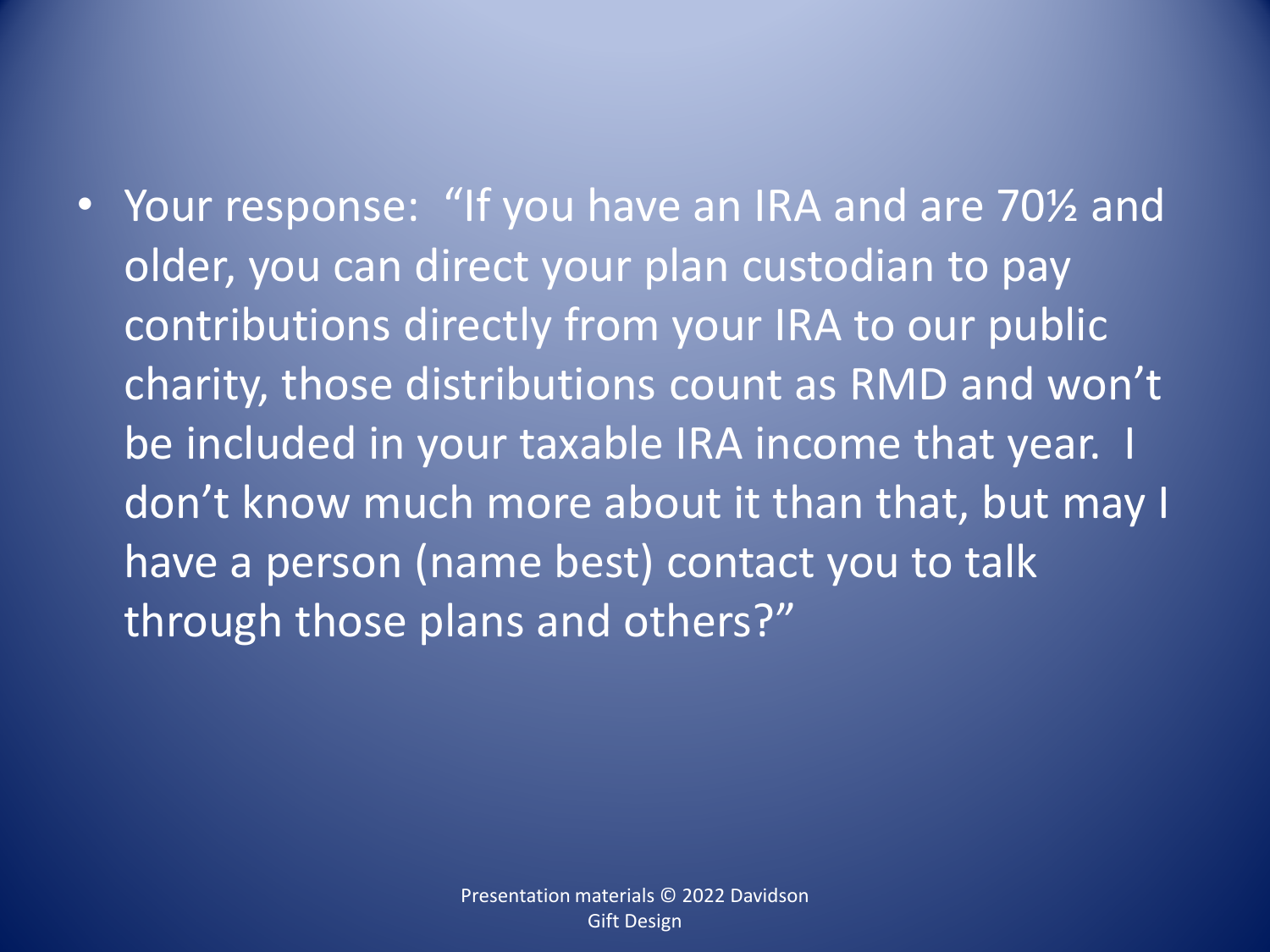• Shared sentiment: The prospect tells you they are illiquid, the majority of their portfolio assets is in retirement plans, that would create income with withdrawals during life.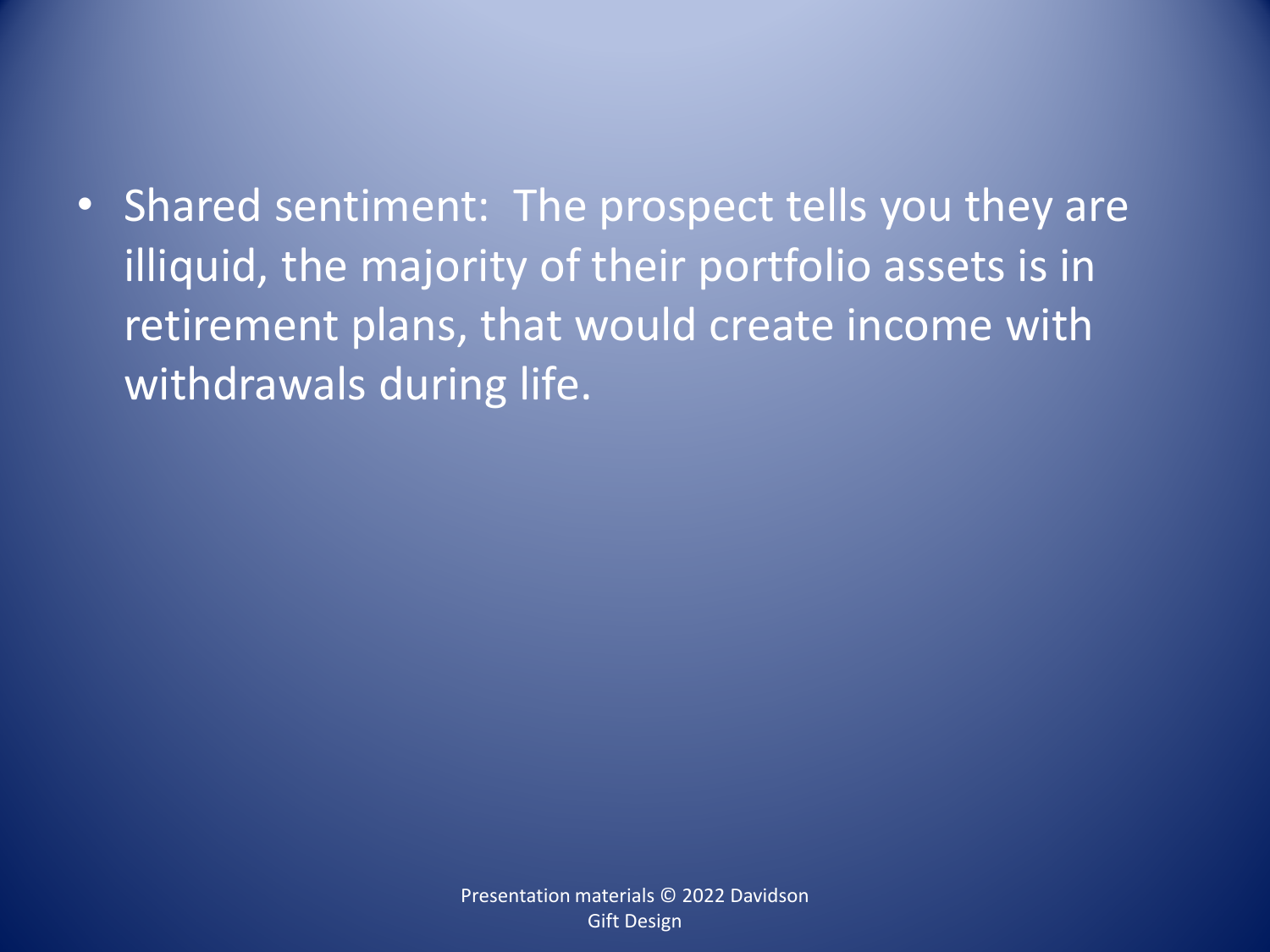• Your response: "One of the best ways to support various charities now is by designating a revocable % of what is left of that retirement plan after your and your spouse's use to one or more charities, easy to do on-line on the beneficiary designation form, all ages can do it, using an asset that is taxed to children to inherit. You can also provide income to heirs beyond the ten years mandated by the Secure Act. May we send you the right language to use?"